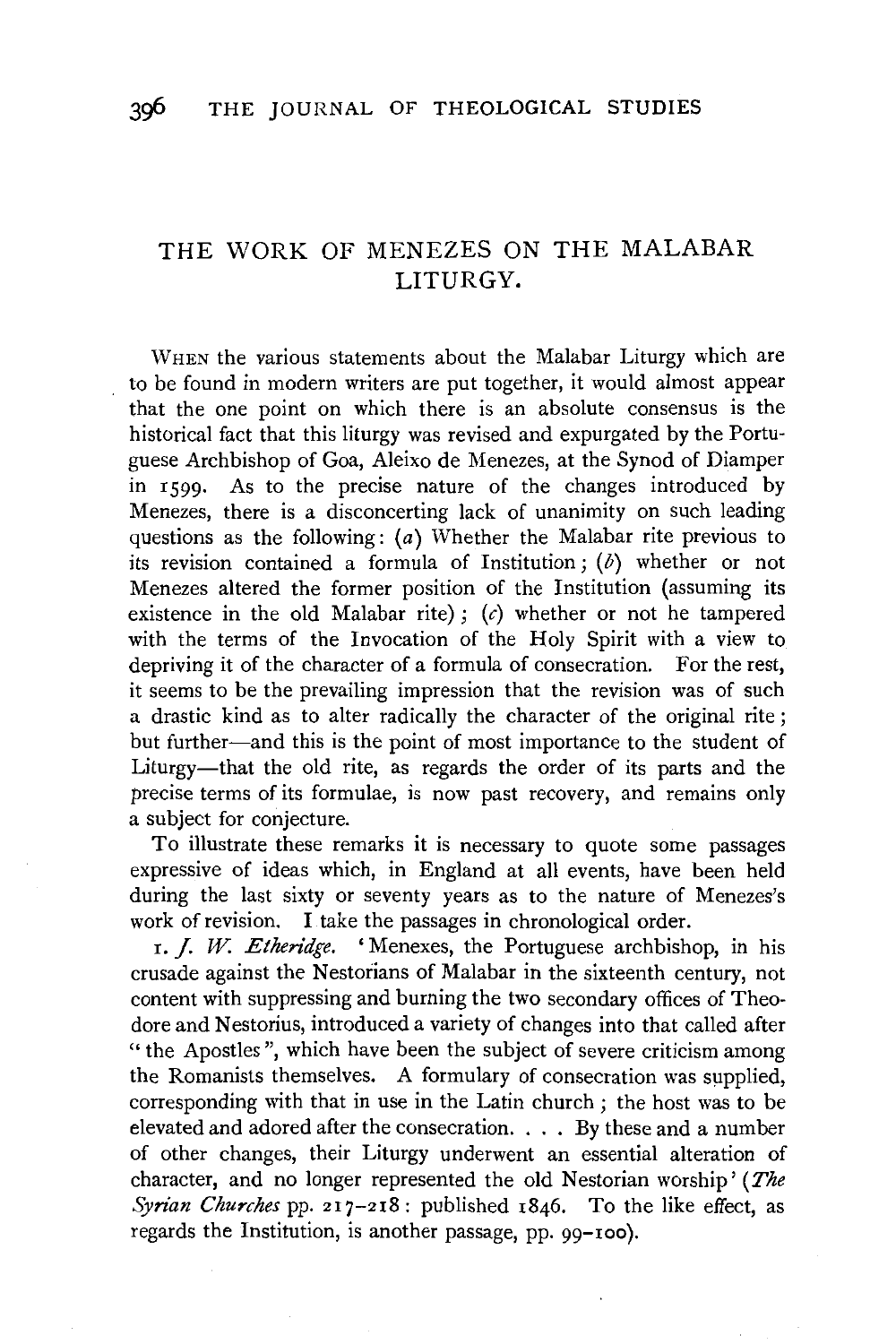2. *Dr* J. *M. Neale.* 'I have ventured to make a considerable alteration in the order of the above prayers. As we have the Malabar Liturgy from the Portuguese revisers, the sequence of the Collects is that which is given by bracketed numerals in the margin.' Here the Invocation of the Holy Ghost, contrary to the use of every other Oriental Liturgy, preceded the words of Institution. This, in itself, would be a sufficient proof that an alteration had been made ; though very carelessly, if not *mala fide,* no notice is given of it. But fortunately the Nestorian Liturgy of Theodore the Interpreter bears a sufficient resem blance to this [the Malabar] to shew what was the original order: I have therefore arranged the prayers according to that. The Liturgy of All Apostles,<sup>2</sup> the Nestorian norm, bears, as would be natural, a closer resemblance still to the Malabar ; but as All Apostles, from whatever cause, has not the words of Institution at all, it is not so useful in shewing how the Malabar was arranged ' (*The Liturgies . . . translated*, *with Introduction and Appendices,* seventh edition, p. 165 note. See also *ibid*, pp. xx-xxi. The first edition appeared in  $1859$ ).

3· *G. B. Howard.* ' The most notable of the alterations confessed by the Portuguese editor, Gouvea, are . . . And particularly, the transposition of the Invocation of the Holy Ghost from its former position *after* the words of consecration [Institution], so as to *precede* those words : and the alteration of its terms, so as to make it refer solely to a fruitful reception of the Eucharist.' [To this is added the following note :] 'This was done, as the Roman censors confess, in order to prevent the idea that the words of Christ uttered by the priest are not sufficient by themselves to effect the consecration' (The Christians of *St Thomas and their Liturgies,* 1864, p. 40. See also p. 229 note *a*).

4· *Mr F. E. Warren.* 'Group III. *The Persian Rite* (SS. Adaeus and Maris). . . . The liturgy of the Christians of St Thomas, on the Malabar coast of India, formerly belonged to this group, but it was almost completely assimilated to the Roman liturgy by the Portuguese Jesuits at the Synod of Diamper in 1599' *(Encyclopaedia Britannica,*  article ' Liturgy ', 19 II).

In none of the above passages, or in the works from which they are drawn, is it formally suggested that there is any possibility of getting behind Menezes's expurgated text of the Malabar rite to that on which he operated. But in two or three of the passages there are suggestions as to some more or less close relation between the Malabar and the East-Syrian liturgy known as that of the 'Apostles' Addai and Mari.

<sup>&</sup>lt;sup>1</sup> Namely, in the margin of Dr Neale's translation of the Malabar rite (R. H.C.)<sup>2</sup> i.e. the liturgy of the *two* ' Apostles', Addai and Mari (R. H. C.).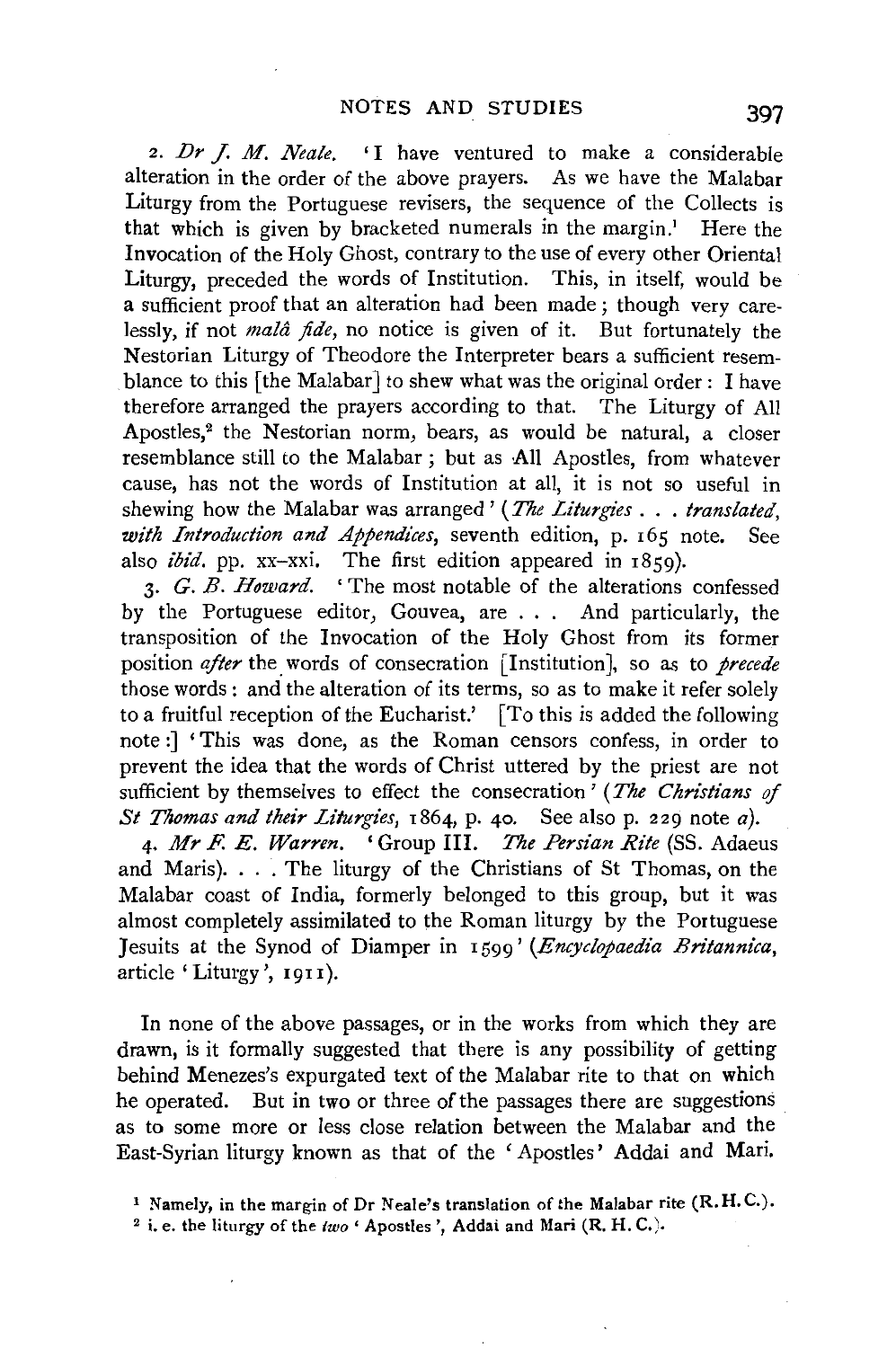Etheridge even speaks of the liturgy revised by Menezes as ' that called after "the Apostles"'; and the revised text itself, of which we have a contemporary Latin translation, bears the title *Sacrum BB. Apostolorum.* Moreover, in 187o, so eminent an authority as Bickell made the following observation : 'As the Malabar liturgy is, apart from mere variants, identical with that of the Apostles, it should not be treated, as usually happens, as a distinct liturgy.' 1

If this statement of Bickell's be true, it puts us in possession of an important fact which we should hardly have gathered from the authorities quoted above. My friend Mr Edmund Bishop pointed out to me that it is substantially true, and that it may be verified by a very simple and obvious process which, for his own private satisfaction in this matter, he had already put into operation. It is on the lines of his suggestion that the present paper has been written; though I have worked the whole subject through for myself, and present it in my own way.

We now have a Syriac edition of the East-Syrian liturgy of the Apostles Addai and Mari, and we have also a Latin translation of the Malabar liturgy as it was left by the Portuguese revisers. To test the accuracy of Bickell's observation it is only necessary to compare these two texts one with the other. When this has been done it will be possible to discuss the further questions, how far Menezes altered the text of the pre-existing Malabar rite, and how far it is possible to get behind his revision to the text he worked upon.<sup>2</sup>

For the purpose of this comparison it will be necessary to draw out a full Concordance of the contents of the East-Syrian liturgy of Addai and Mari and the Malabar. This will be long, and such tabular apparatus usually present a somewhat forbidding appearance ; but there is no other way of dealing with the matter satisfactorily.

As a preliminary to the proposed Concordance something must be said about the documents at our disposal. And first for ' Addai and Mari'.

The East-Syrian liturgy of the Apostles Addai and Mari was first published in a Latin translation by Renaudot in 1716, in vol. ii of his *Liturgiarum Orientalium Col/ectlo* pp. 584-597. An English translation based on other Syriac manuscripts was published by G. P. Badger in  $1875$ .<sup>8</sup> The Syriac text was first printed in  $1890$  by members of the

1 In the Munster *Literarischer Handweiser,* March 1870: No. 88 p. 55 note 1. By 'Apostles' Bickell of course means Addai and Mari.

<sup>2</sup> These questions will form the subject of a subsequent Note.

<sup>8</sup> The Syriac Liturgies of the Apostles Mâr Adäi and Mâr Mâri, ... Mâr Theo*dorus of Mopsuesfia, and Mar Nes/orius* pp. r-16 (Occasional paper of the Eastern Church Association, No. xvii).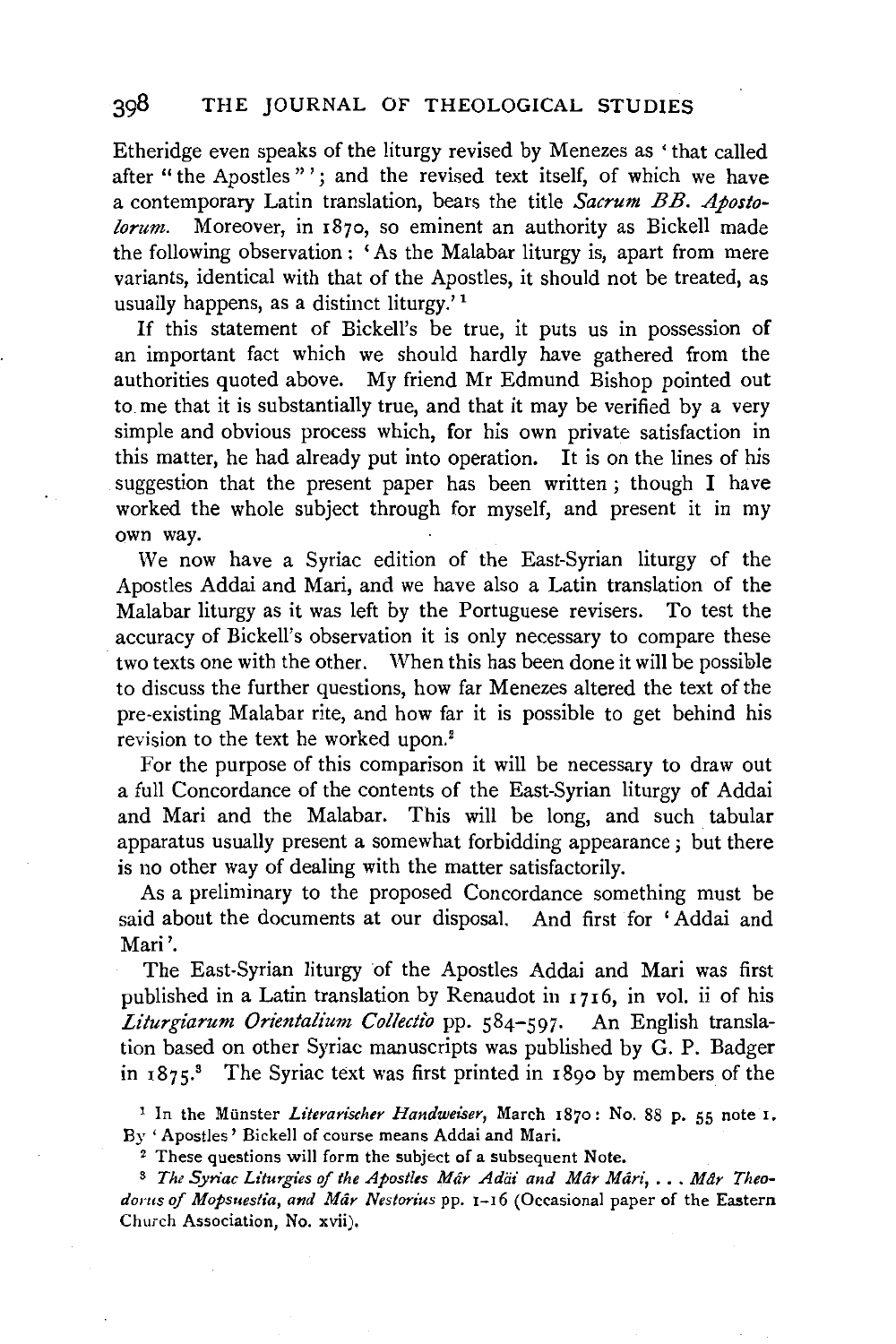Archbishop of Canterbury's Mission at Urmi in Persia.<sup>1</sup> These three editions are based on independent sets of manuscripts. The Urmi Syriac text is the basis of the English translation given by Mr Brightman in his *Eastern Liturgies* pp. 252-305 (r896). For other translations, see Mr Brightman's volume, pp. lxxvii-lxxviii : there are no others that I know of which have any textual authority independent of the three editions just mentioned.

Next as regards the Malabar rite. No edition exists of this liturgy in its unrevised form, and diligent search for any manuscript of it has hitherto yielded no result. Hence our concern must be solely with the revised form of text which issued from the Synod of Diamper in 1599, and with those readings of the old text which the Acts of the Synod record. Of these readings no account need be taken in the present general comparison of the Malabar and the East-Syrian ' Addai and Mari' as liturgies; they will call for attention in a subsequent Note, when it will be necessary to discuss the exact nature and extent of the changes introduced by Menezes.

The Acts of the Synod of Diamper were first published in Portuguese at Coimbra in Portugal, by Antonio de Gouvea,<sup>2</sup> in 1606, or seven years after the Synod. As an appendix to the Acts of the Synod Gouvea printed a Latin translation, made from the Syriac, of the Malabar liturgy as revised by Menezes.<sup>8</sup> Gouvea was a member of the Augustinian Order, to which Menezes himself belonged. He was sent to Goa in 1591, and remained in India, apparently, till r6o2. Thus there can be no reasonable doubt that he had access to the Acts of the Synod in a perfectly authentic form, and to a copy of the liturgy containing just the alterations decreed by the Synod and no more. Copies of Gouvea's work are now very scarce; but in 1745 the text of the Acts of the Synod contained in it was translated into Latin by another Augustinian, J. F. Raulin, in his *Historia Ecclesiae Malabaricae*  cum Diamperitana Synodo (Rome). In this work Raulin's translation of the Acts from Gouvea's Portuguese is followed immediately by ·Gouvea's original Latin text of the revised Malabar Liturgy. In Raulin's book therefore we have in a convenient form the two documents which are the whole of the first-hand material available for our present purpose. Raulin's own treatment of these documents, in the

<sup>1</sup> Liturgia sanctorum Apostolorum Adaei et Maris, &c., Urmiae, typis missionis archiepiscopi Cantuariensis.

2 In his *]amado do Arcesbispo de Goa Dam Frey Aleixo de Mmezes.* 

8 To the text of the liturgy he added a short preface containing some important information on a textual point ; but this will not concern us in the present Note. The Acts will be found translated into English in *The History of the Church of Ma'abar*, by Michael Geddes, London, 1694. Geddes also translates Gouvea's preface to the liturgy, but not the liturgy itself.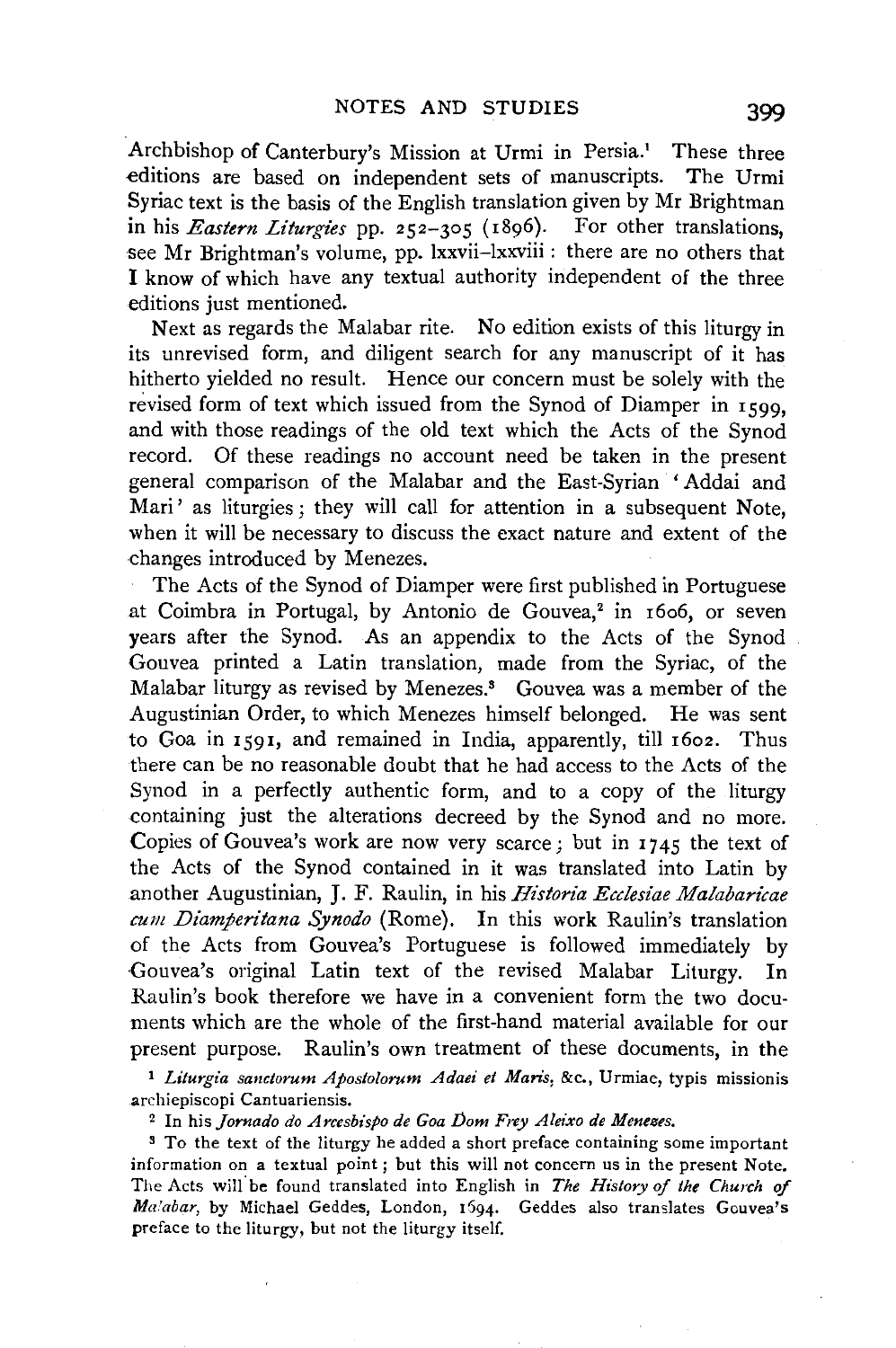capacity of editor or historian, may be interesting; but any observations or editorial notes of his must be kept in their proper place, and must not be confounded with the testimony of the documents them selves, which were *his* only authorities as they are ours.<sup>1</sup>

In the Concordance which presently follows I use the Urmi text of ' Addai and Mari ' as the basis of comparison with the Malabar liturgy ; but I use it in Mr Brightman's translation, since this can easily be consulted by all who may be interested in the present subject. It is necessary to point out, however, that Mr Brightman has supplied from other sources certain formulae not found in the Urmi Syriac edition of the *Takhsa,* or regular mass-book. The chief of these are a set of diptychs and a number of chants (hymns or anthems of various kinds). Some of these formulae are merely indicated in the rubrics of the Syriac edition ; of others no mention is made at alL The meaning of this is that such pieces do not fall within the scope of the *Takhsa,* or missal, and are to be supplied in the service from other books. Thus the absence of such items (when they are absent) from the Malabar clearly has no significance as marking any difference in usage from the East-Syrian rite. But further, the Urmi Syriac text of the *Takhsa* itself is exceptionally full as compared with those represented by the translations of Renaudot and Badger (particularly that of Renaudot). I do not know exactly on what system the Urmi edition was made; but we may perhaps surmise that it is to some extent a compilation, and represents an aggregate of the contents of several manuscripts varying somewhat among themselves. However this may be, in taking the Urmi text as a basis of comparison we are putting the Malabar to a severe test; and it should be no matter for surprise that it fails to provide a parallel to every item that is to be found in the Urmi Syriac-much less that it falls short of Mr Brightman's still fuller text. What is really remarkable is that the Malabar has so much in common with these very exuberant documents as it actually has : the more so as we are dealing here with independent translations, into different languages, of the original Syriac texts; and one of these translations was made so long ago as the end of the sixteenth century, probably under no very favourable circumstances. In not a few of its omissions, as compared with the Urmi, the Malabar text is supported by that of Renaudot. In a number of cases I draw

1 Dr Neale seems to fall into this error when he writes: 'Raulin, in his editiou, professes to point out all the alterations made by the Synod, and to give, in a note, the original: but the least study of his work will shew that some important changes pass without the least notice by him' (op. cit. seventh ed. p. xxi). Raulin only professes to reproduce, in notes under the revised text of the liturgy, the original readings of altered passages *preserved in the Acts*. If he fails to do so here and there, or mistakes the meaning of a prescription, this should not be made to reflect on the trustworthiness of the Acts themselves.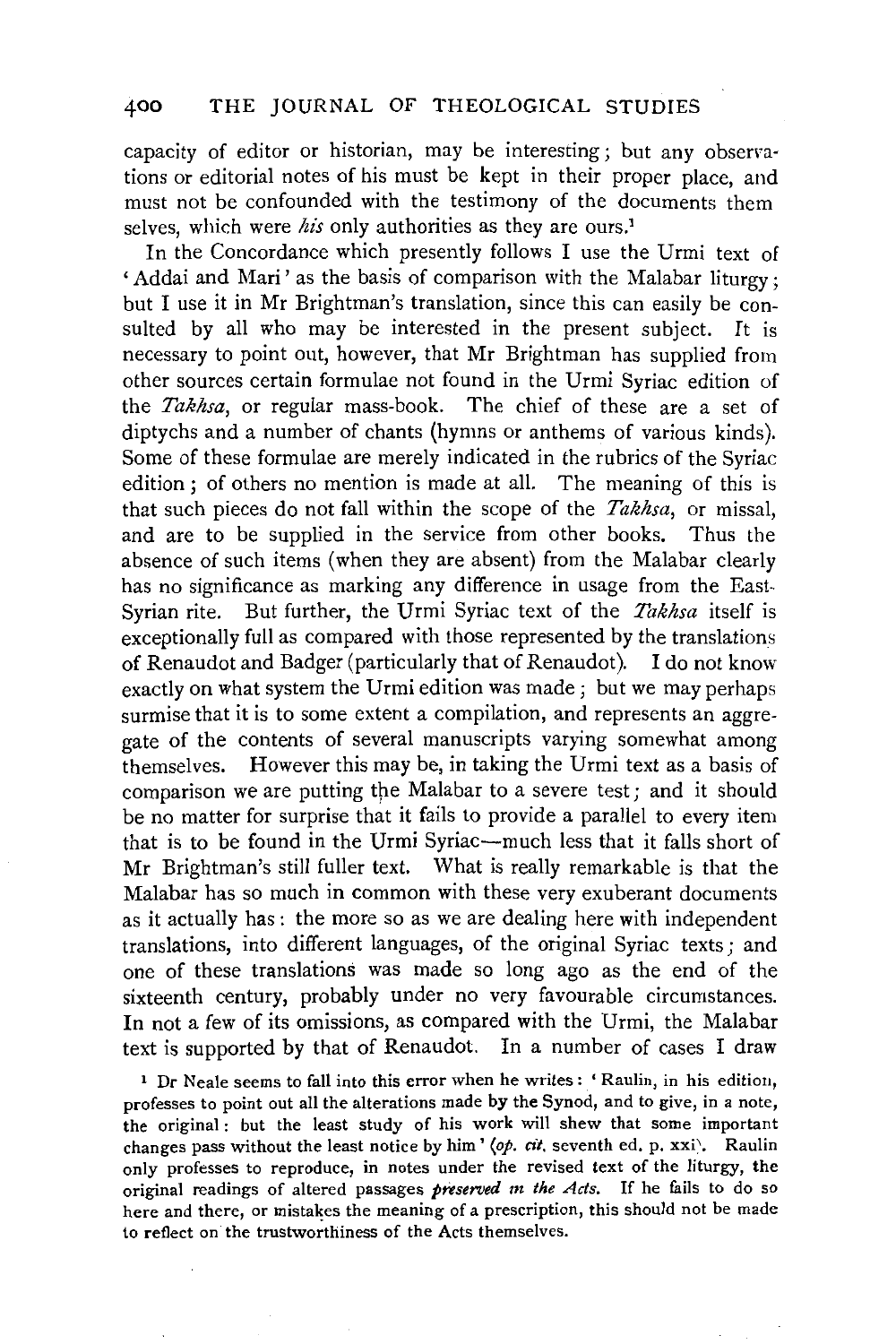attention to this in foot-notes, but not everywhere; and I make but one reference in the notes to Badger's text, though it offers some further support to 'Malabar' against 'Urmi '.

For the Malabar rite I use in the Concordance Gouvea's Latin text in the edition of Raulin.

It remains only to indicate the method of the Concordance. For convenience I divide the whole contents of the two documents into sections numbered with Roman numerals (I to VI). In the first column, headed *Urmi*, the contents of the Urmi edition are indicated in continuous order. The references to page and line accompanying the items are to Mr Brightman's *Eastern Liturgies*  $( = 'Br')$ . In the second column, headed *Malabar,* I give the relative contents of the Malabar text, with references to page and line of Raulin's edition. Here also the whole contents are indicated in continuous order, with the exception only of section II. In Section II the order of parts in the two documents differs materially, so that it was found necessary to treat it differently and separately from the rest.<sup>1</sup>

In such a table as the following it was not found possible to take account of textual differences ; but it is to be understood in general that when two items stand opposite each other in the parallel columns, the formulae indicated by the cues which I supply are substantially the same : wherever this is not the case some sufficient indication of the fact is given. I have indicated only such rubrics as appeared to be of use for the purpose of the Concordance. For the rest, I think the table is sufficiently simple to explain itself.

# CoNCORDANCE.

|                                                                                                                 | I. From the beginning to the Trisagion (inclusive).                                                             |
|-----------------------------------------------------------------------------------------------------------------|-----------------------------------------------------------------------------------------------------------------|
| Urmi (reff. to Br).                                                                                             | <i>Malabar</i> (Raulin).                                                                                        |
| $\bf (i)$<br>deest.                                                                                             | р. 293 ll. 1-6.                                                                                                 |
|                                                                                                                 | Rubric.                                                                                                         |
| (2) p. 252 ll. 9-10.<br>'In the name of the Father',                                                            | deest.                                                                                                          |
| &c.                                                                                                             |                                                                                                                 |
| and 'Our Father', farced like manner).<br>with sanctus.                                                         | (3) p. 252 ll. $11-36$ . p. 293 ll. $7-23$ .<br>'Glory to God in the highest' 'Gloria in excelsis Deo', &c. (in |
| (4) p. 253 ll. $I-2$ .<br>Deacon's salutation : 'Peace',<br>&с.                                                 | see (8) below.                                                                                                  |
| (5) p. 253 ll. 4-8. p. 293 l. 24-p. 29<br>Prayer before $Marmitha$ : Prayer: 'Robora', &c.<br>'Strengthen', &c. | p. 293 l. 24-p. 294 l. 5.                                                                                       |
|                                                                                                                 | <sup>1</sup> For the method adopted for Section II see below, p. 413.                                           |
| VOL. XV.                                                                                                        | D d                                                                                                             |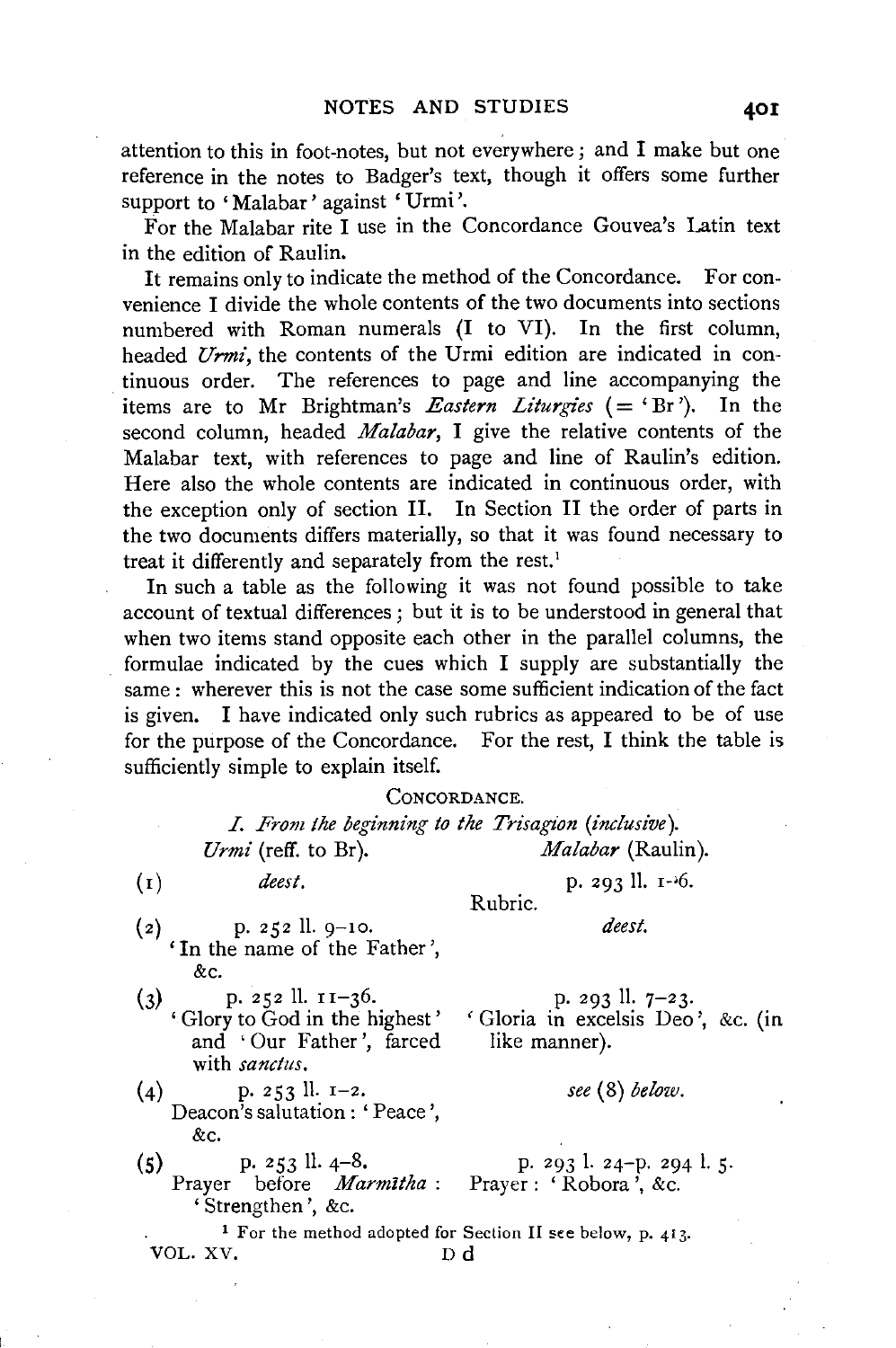- (6) p. 253 note *a.*  Alternative prayer to preceding.
- $(7)$  p. 253 ll. 10-13. *Marmltha* of 4 Pss. : xcvixcviii and xxxv *vv.* I8-28 (cues only).
- $(8)$  *see*  $(4)$  *above.*
- $(9)$  p. 253 ll. 17-26. Prayer : ' Before the glorious throne', &c.
- $(10)$  p. 253 note *c.* Alternative prayer to preceding.
- $(i)$  p. 253 l. 29-p. 254 l. 17. ' Anthem of the Sanctuary'.
- $(12)$  p. 254 ll. 19-26. Prayer before the Läkhumära: 'When the sweet savour ',&c.
- $(13)$  p. 254 l. 28-p. 255 l. 12. The *Lukhumara* : 'Thee, Lord', &c.
- (I4) *see* (I2) *above.*
- *Malabar.*
- p. 294 11. 7-II. Prayer  $($ =Urmi, opposite).
- p. 294 1. I3-P· 29S 1. IS. Pss. xv, cl,  $c$ xvii (=the alternative *Marmitha*, Br. p. 253 note b).
- p. 294 1. I6. Deacon's salutation: 'Pax', &c. p. 29S 11. 17-2s. ' Coram throno superglorioso ', &c.
- p. 295 ll. 27–32. Prayer  $($  = Urmi, opposite).
	- *deest.* <sup>1</sup>

*see* (14) *below.* 

- p. 29s 1. 34-P· 296 1. I6. ' Te Dominum ', &c.
- p. 296 ll. I7-2s. Prayer: 'Domine Deus noster, quando spirabit ... odor suavissimus ', &c.

p. 296 11. 26-34·

 $(15)$  p. 255 ll.  $15-23$ . Trisagion.

Trisagion.

*[II. From the lections to the Creed (inclusive).]* <sup>2</sup>

*III. From Creed to' Sursum corda* '.

- 
- (I) P· 27I ll. 9-J7. *deest hic.8*  Rubric containing prescription as to washing of hands.
- (2) p. 271 col. I l. 19-p. 272 col. I p. 307 l. 32-p. 308 l. 13. 1. I I.

<sup>1</sup> The text of this anthem is not given in the Urmi Syriac; it has been supplied from elsewhere by Mr Brightman. The Syr. has this rubric : *'And they say the Anthem of the Sanctuary, whatever it be.'* 

<sup>2</sup> I reserve the treatment of this section to the end, since the order of the service is so different here in the two documents thaf it is impossible to exhibit the relative portions by the same method as has been adopted for the rest of the liturgy. See below, p. 413.  $\frac{3}{4}$  Malabar gives the washing earlier in the service. See on this p. 420 note 1 below.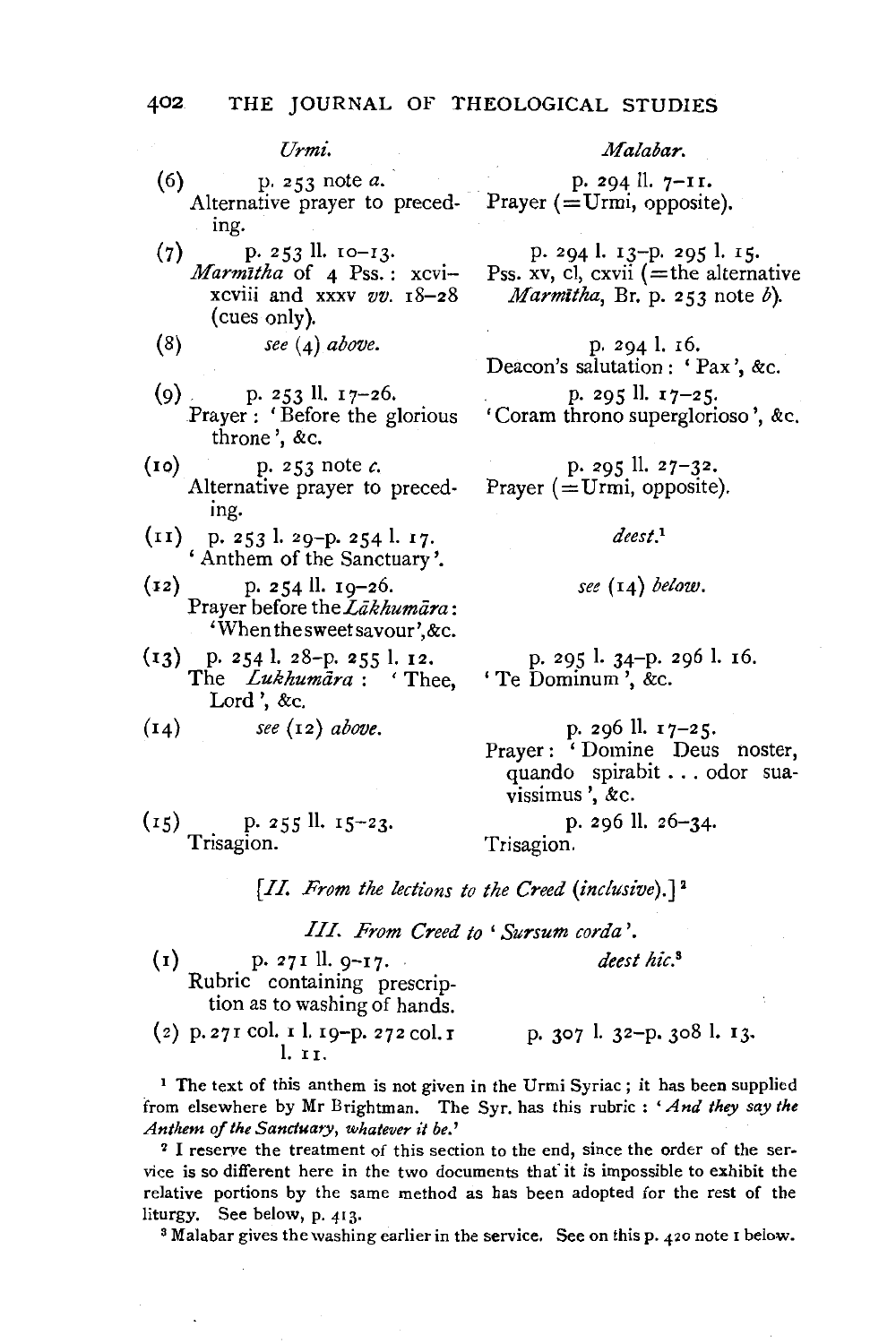- Deacon: 'Let us pray. Peace<br>be with us'. Then the be with us'. proclamation : ' Pray for the memorial of our fathers the catholici ', &c.
- (3) p. 271 col. 2 11. 24-43. Prayer : ' Glory be to thee the finder', &c.
- (4) p. 272 col. 2 ll.  $1-12$ .
	- Elaborate rubric as to worshipping before altar, ending : ' *And he looks towards those on the right side* ... *and worships towards them and says'.*
- $(5)$  p. 272 ll. 13–15. 'Bless, o my Lord. My brethren, pray for me that this offering be accomplished at my hands'.
- (6) p. 272 1. 16-p. 273 1. 32. Elaborate ceremony of worshipping before altar and kissing it.
- $(7)$  p. 273 l. 34–p. 274 l. 4. Prayer *(cushapa)*: 'Yea, o our Lord and our God ', &c.
- (8) p. 274 ll.  $5-18$ . Long rubric.<sup>1</sup>
- (9)  $p. 274$  ll. 19-20. ' Bless, o my Lord *(ter).* My brethren, pray for me '.2
- $(10)$  p. 274 ll. 21-25. *'And they answer:* Christ hear thy prayers', &c.
- $(11)$  *see*  $(7)$  *above.*

*Urmi. Malabar.* 

Deacon : 'Oremus : pax nobiscum : orate in memoriam reducentes Patres nostros Catholicos ', &c.

## p. 308 11. 14-25. 'Sit tibi gloria inventor', &c.

p. 30811. 26-27.

Rubric : ' *Odorat* [1. *Adoral] Sacenios eos, qui a dextris altan·s stant, et dicit eis* '.

p. 308 11. 28-30.

' Benedicite Domini mei, et orate pro me, Patres mei, et fratres mei, ut consecretur oblatio haec per manus meas '.

*de est.* 

*see* (II) *below.* 

#### *de est.*

#### *deest.*

- p. 3091. 1-p. 310 J. 3• ' *Illi respondent cum diacono* : Christus exaudiat orationes tuas ', &c.
- p. 310 1. 5-p. 31I l, **5•**  Prayer : ' Etiam Domine Deus noster'.

 $(12)$  p. 274 ll. 28-38. Prayer *(gehānta*): ' We confess', &c. p. 311 ll. 6-16.<br>Prayer: 'Confitemur', &c.

<sup>1</sup> Chiefly occupied with (a) general instructions as to attitude of priest in saying prayers called *gehänta*, (b) title to Anaphora portion of 'Addai and Mari' which begins here.

" This appears as a sort of doublet to  $(5)$  above: it is omitted in Renaudot (vol. ii p.  $587$ ).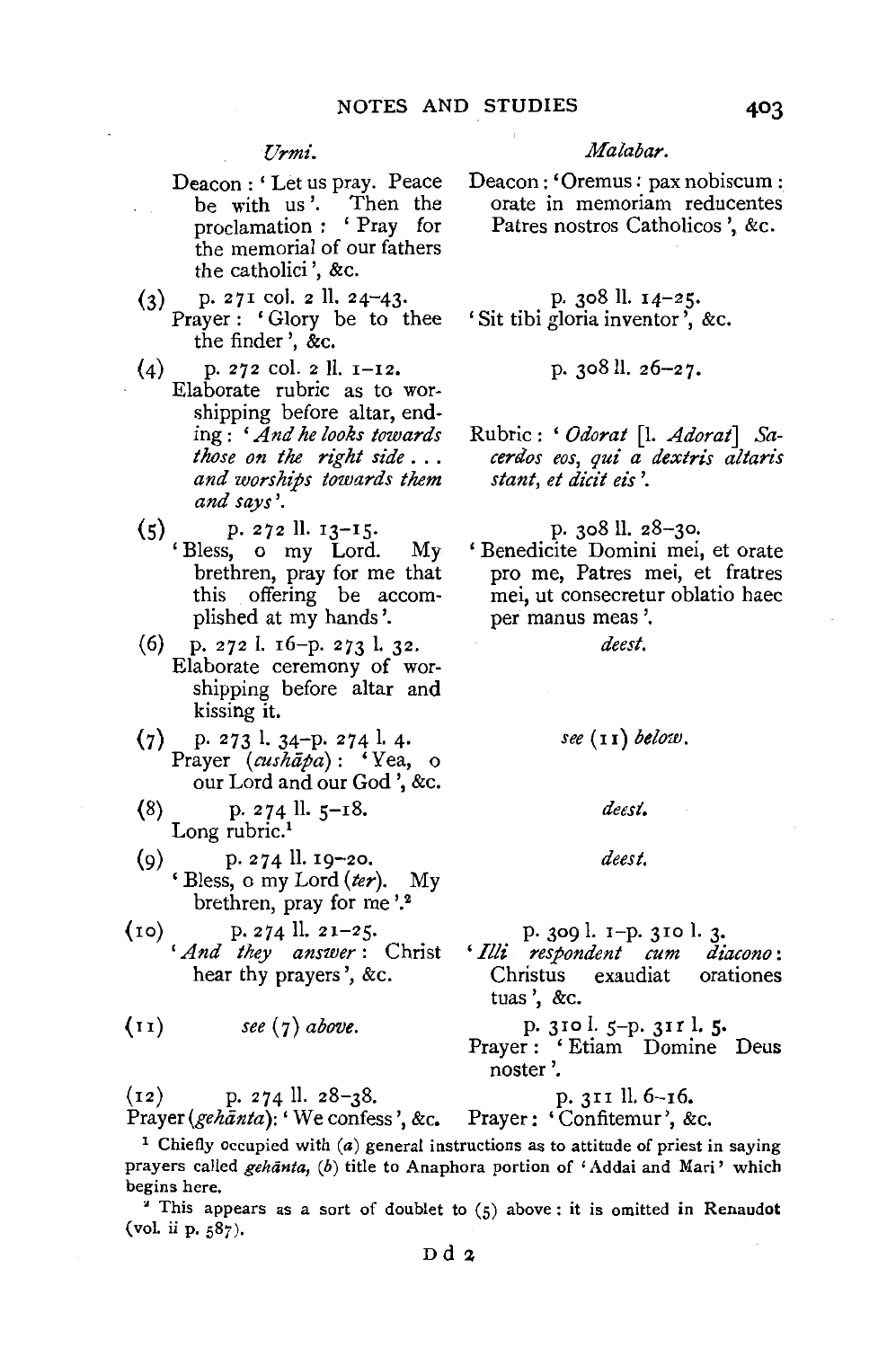- $(r_3)$  p. 275 ll. 3-5. 'Peace be with you'. Response : ' And with thee and with thy spirit'.
- $(r_4)$  p. 275 l. 10. Deacon: 'Let us pray Peace', &c.
- $(15)$  p. 275 l. II-p. 28I l. 25. Diptychs.<sup>2</sup>
- $(16)$  p. 28 Il. 28-29. Deacon: 'Give the Peace one to another in the love of Christ'. Rubric : ' *They give the peace*
- $(17)$  p. 281 l. 30-p. 282 l. 3. People: 'And for all catholici',  $&c.<sup>8</sup>$

*one to another and say* '.

- $(18)$  p. 282 col. 1 ll.  $7-27$ . Deacon : ' Let us all confess and make request and beseech', &c.
- $(19)$  p. 282 col. 2 ll. 8–14. Prayer *(cushapa)*: 'O Lord God of hosts ', &c.
- (2o) p. 282 col. 2 11. 20-23. Rubric : *'And the priest* . *lifts the veil from the mysteries* ... *and says* '.
- (21) p. 282 col. 2 II. 24-27. Prayer: 'Forasmuch', &c.
- (22) p. 282 11. 29-33· Prayer of incense: 'O our Lord and our God', &c.

#### *Malabar.*

p. 311 ll. 18-19. ' Pax vobiscum. Et tecum et cum Spiritu tuo '.

#### *deest.1*

### *dee st.*

p. 311 I. 20. Priest: 'Praebeto pacem alteru trum'.

p. 311 11. 21-29. 'Et pro omnibus Patriarchis ',&c.

P· 3II 1. 30-p. 312 I. I. 'Petamus, confiteamur, et obsecremus omnes ', &c.

p. 3I2 II. 2-7. 'Domine Deus fortis', &c.

p.  $312$  marg. opp. ll.  $5-9$ . *'Discooperit mysteria et benedicit incensum* ... *et dicit Sac.'* 

#### *deest.*

*dee st.* 

## *IV.* ' *Sursum corda* ' *to Fraction.*

| $\left( 1 \right)$<br>p. $283$ ll. $4-6$ .<br>The grace of our Lord', &c. | p. 312 ll. 8–10.<br>'Gratia Domini nostri', &c. |
|---------------------------------------------------------------------------|-------------------------------------------------|
| $(2)$ p. $283$ l. io.                                                     | p. 312 l. 12.                                   |
| 'Lift up your minds'.                                                     | 'Sursum sint mentes vestrae'.                   |

1 Renaudot (ii p. 588) also omits.

<sup>2</sup><sup>,</sup> Inserted by Mr Brightman from another source. Their proper place is after the kiss of peace, as the Urmi Syriac text indicates and other authorities shew (see *J. T. S.* vol. xiii p. 592). 3 The terms of this formula clearly have reference to the diptychs (cf. *Narsai* p. 10).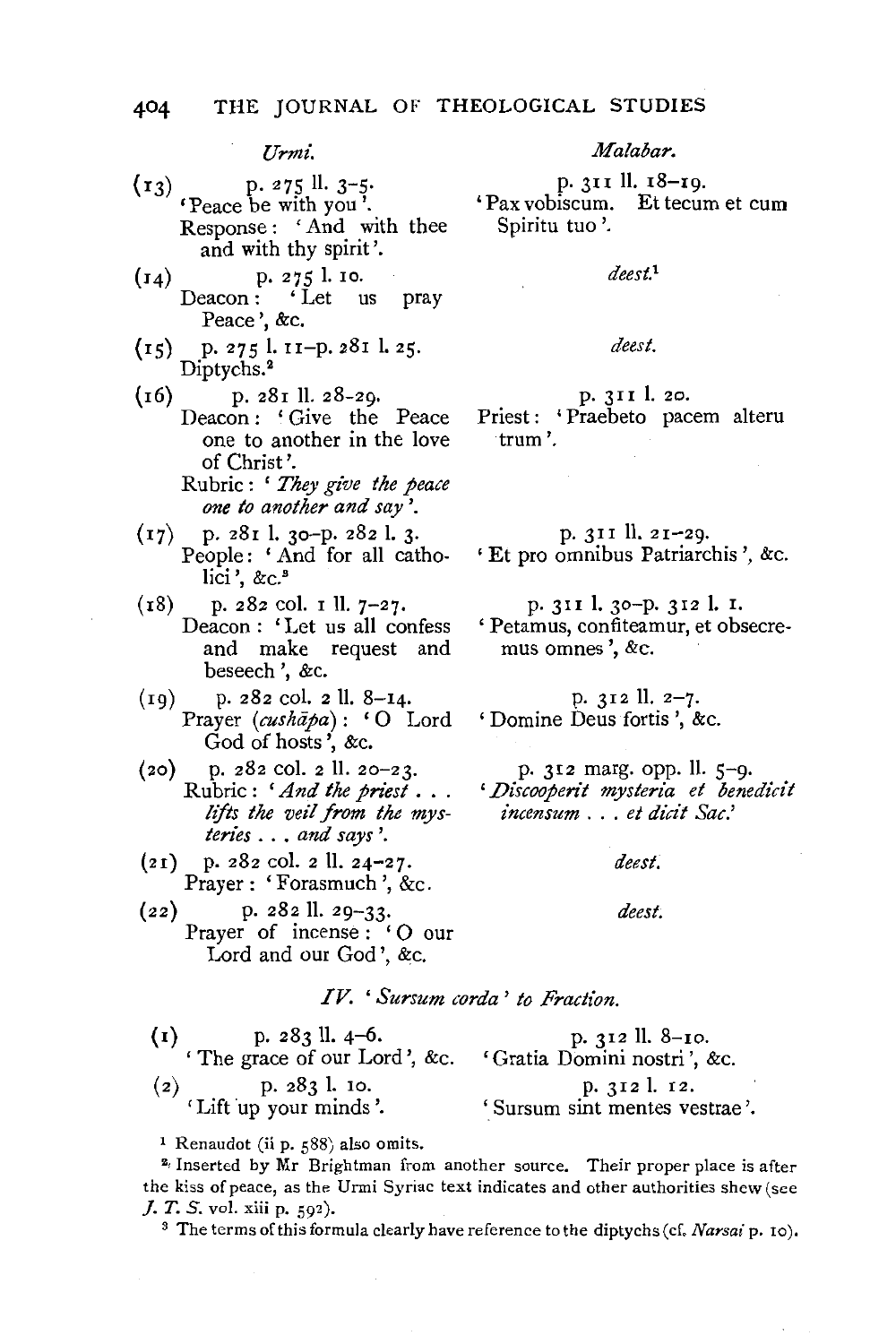- (3) p.  $283$  l. 12.<br>'Unto thee, God of Abraham', &c.
- (4) p.  $283 \text{ l. } 15$ ' The offering is being offered unto God the Lord of all'.
- (5)  $p. 2831.77.$ ' It is fit and right '.
- (6) p. 283 1. 20. Deacon : ' Peace be with us'.
- $(7)$  p. 283 ll. 23–26. *Cushiipa* : ' 0 Lord Lord, give us openness of face ', &c.

$$
(8) \t\t deest.
$$

- (9) p. 283 l. 32-p. 284 l. 8. Prayer *(gehanta)*: 'Worthy of praise from every mouth ', &c.
- $(10)$  p. 284 ll.  $10-17$ . ' Holy, Holy, Holy •.. Hosanna in the highest'.
- $(n)$  p. 284 ll. 21-36. Prayer *(cushapa)* : 'Holy', &c.
- $(12)$  p. 284 ll. 38-39. 'Bless, o my Lord *(ter).* My brethren, pray for me'.
- $(13)$  p. 285 ll. 2-23. Prayer (gehanta): 'And with these heavenly hosts',  $\&c$ <sup>2</sup>
- $(14)$  p. 285 l. 28. Deacon: 'Pray in your minds. Peace be with us '.
- $(r_5)$  p. 285 l. 31-p. 286 l. 5. Prayer *(cushapa)* : 'O Lord God of hosts, accept ', &c.  $(intercessory).$

*Malabar.* 

p. 312 ll. 13-14. 'Apud te Deum Abraham', &c.

- p. 312 l. 15· ' Oblatio Deo omnium Domino offertur'.
- p. 312 1. 16. 'Dignum et iustum est '. p. 312 1. 16.

'Pax nobiscum '.

- p. 312 ll. 17-25. 'Domine Deus fortis da nobis facierum revelationem ', &c.
- p. 312 1. 26. 'Benedic Domine mi '. p. 312 11. 27-40·
- ' Omnium ore glorificetur ', &c.
	- p. 312 1. 41-p. 313 1. 3·
- ' Sanctus, Sanctus, Sanctus . . . Hosanna in excelsis '.
- p. 313 11. 4-23· Prayer: 'Sanctus ', &c.

# $deest.$ <sup>1</sup>

- p. 213 11. 23-37.
- ' Cum his igitur caelestibus exercitibus ',&c.
	- p. 313 1. 38.
- 'Orate mentibus vestris *:* Pax nobiscum '.

P· 313 1. 39-P· 314 1. 9·

' Domine Deus exercituum, audi vocem ', &c. (intercessory *:* different from Urmi opposite).

1 Renaudot (ii p. 590) also omits.

2 Lines I 2-18 are occupied by the words of Institution. These are not found in the MSS, but have been inserted by the English editors of the Urmi Syriac from I Cor. xv. They are placed in square brackets by Mr Brightman. Malabar has no Institution formula here. See below, Section V no. (7).<br><sup>3</sup> The prayers in nos. (15) and (16) are variable formulae. They belong to the

class of 'cushapas', on which see below, p. 424. No. (15) in Malabar is substantially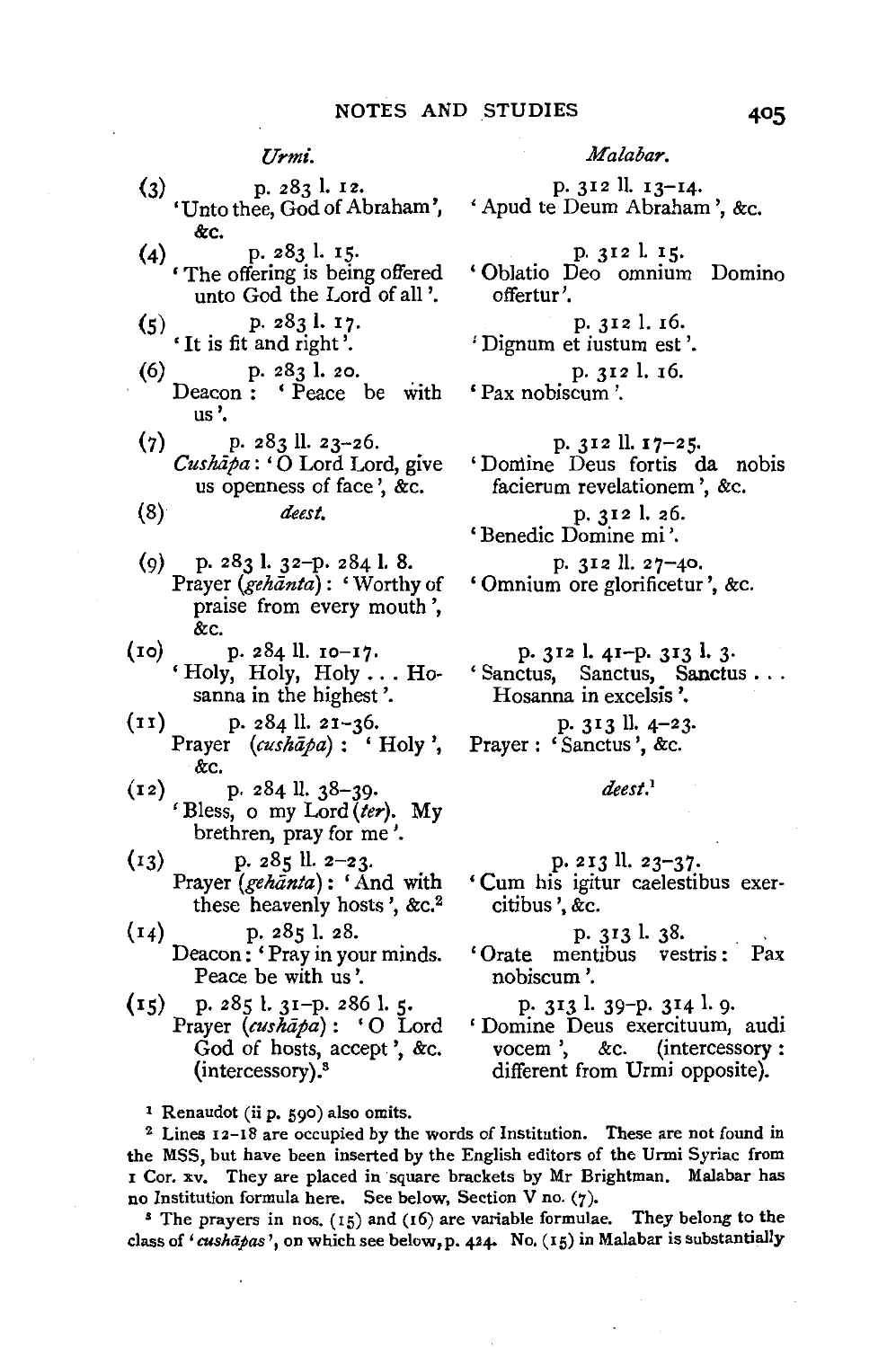- ( r6) p. 286 note *a.* Alternative intercessory prayer to the preceding (also *cushiipa).*
- $(r7)$  p. 286 ll.  $7-8$ . ' Bless, o my Lord ', &c ..
- (r8) p. 286l. 11-p. 287 1. 27. Prayer *(gehanta):* 'Do thou, o my Lord ', &c.
- (r9) p. 287 col. r II. 30-31. Deacon : ' In silence and a we stand ye and pray. Peace be with us'.
- (2o) p. 287 1. 30-p. 288 1. 7· Invocation.

$$
(21) \qquad \qquad \text{see (24) below.}
$$

- $(22)$  p. 288 ll. 13–20. Prayer : 'O Christ the peace of those above', &c.
- $(23)$  p. 288 ll. 22-31. Prayer: 'I thank thee, o Father', &c.
- $(24)$  p. 288 l. 33-p. 289 l. 5. A treatment of Pss. li and cxxiii somewhat similar to that in Malabar at no.  $(21)$ .
- $(25)$  p. 289 ll. 8–14. Prayer of incense : 'May our prayer', &c.

# p. 314 11. 10-22. Another intercessory prayer : different from that opposite.

#### $deest<sup>1</sup>$

*Malabar.* 

P· 314 1. 23-p. 315 1. 8. 'Tu Domine mi ', &c.

#### *dee st.*

# p. 315 II. 9-21.

Invocation (in same terms as in Urmi).

p. 315 1. 23-p. 316 1. 8.

- Psalm 'Miserere', as far as 'et peccatores ad te convertantur' ; Ps. 'Ad te levavi oculos meos ', as far as 'Miserere nobis,<br>Domine'. Then : 'Extende Then : 'Extende manum tuam, et salvet me dextera tua, Domine, permaneant super me, Domine, amores tui in saeculum, et opera manuum tuarum ne derelinquas '.<sup>2</sup>
	- p. 316 II. 9-r8.

' Christus pax superiorum ', &c.

#### *deest.3*

#### *see* ( 21) *above.*

# *deest. <sup>4</sup>*

the same as the prayer found here in one of Renaudot's MSS (vol. ii p. 591) beginning : ' Domine Deus potens, exaudi vocem '.<br>
<sup>1</sup> Renaudot (ii p. 591) also omits.<br>
<sup>2</sup> Renaudot (ii p. 592) gives exactly this, and in the same position, from his

' other codex' (sc. of 'Addai and Mari '). 3 Renaudot (ii p. 592) also omits. *4* Renaudot (ii p. 593) also omits.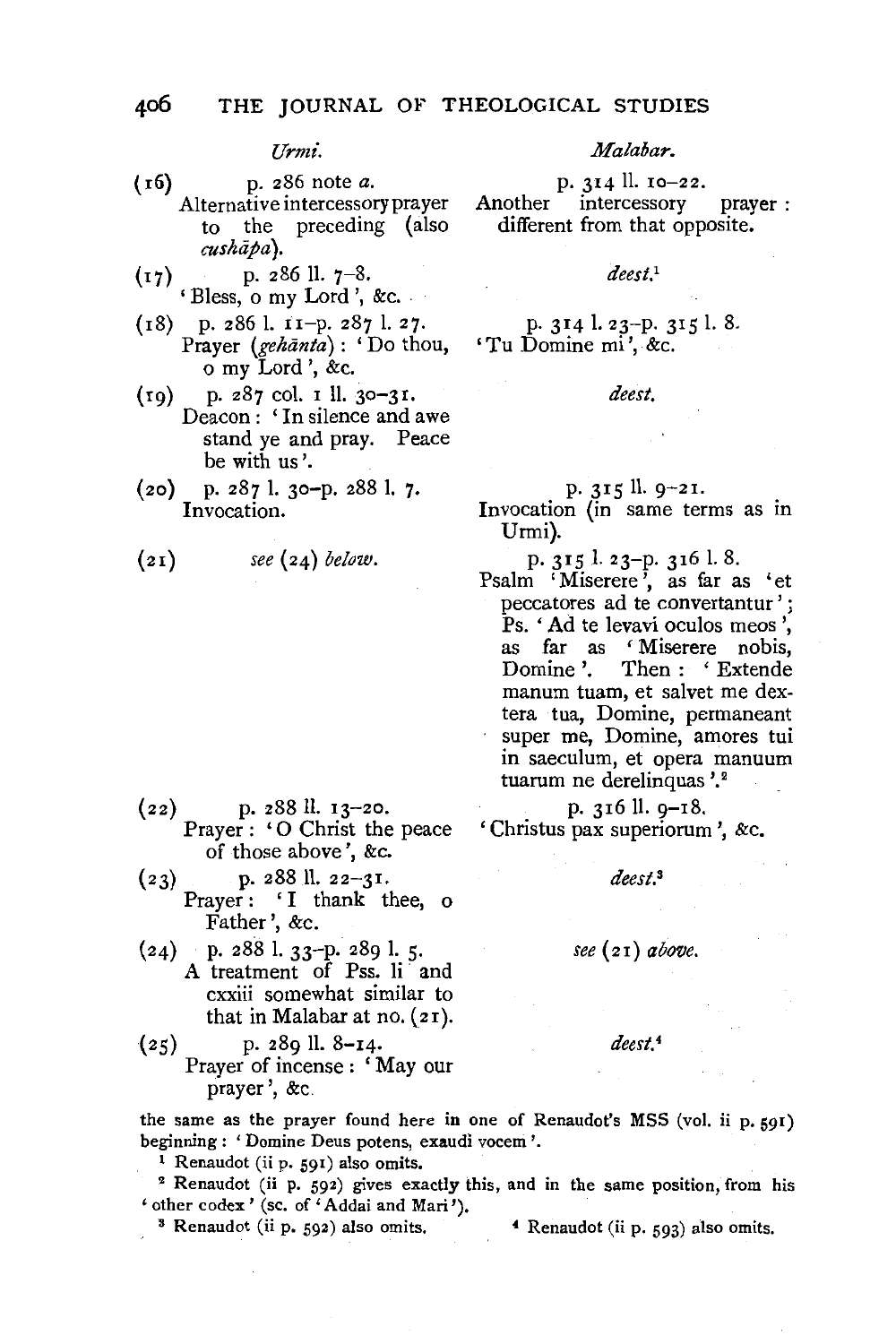# *V. The Fraction to the Lord's Prayer.*

# *Urmi.*

# (1) p. 289 ll. 16-19. Rubric introductory to fraction : ' *The order of signing and breaking* ... *and he censes his hands and his face saying'.*

- ' Sweeten, o our Lord and our God', &c.
- (3) p. 289 ll. 30-32. 'The mercifulness of thy grace, o our Lord and our God, bringeth us nigh ', &c.
- $(4)$  p. 289 ll. 34-36. Deacon : ' In truth, o my Lord, we are not worthy. Have pity', &c.
- $(5)$  p. 290 col. 2 ll.  $1-4$ . Rubric : *'And the priest takes the biichra* . . . *in both his hands .* .. *and says'.*
- $(6)$  p. 290 col. 2 ll. 5–13. ' Praise to thine holy name', &c.
- $(7)$ *dee st.*
- (8) p. 290 col. 2 ll. 18-20. ' Glory be to thee, o my Lord *(ter)*, for thine unspeakable gift towards us for ever'.

*Malabar.* 

p. 316 margin opposite ll.  $19-23$ . Rubric: ' *Sac. benedicit incensum et mittens in thuribulum dicit'* .i

#### p. 316 ll.  $19-23$ .

'Offeramus carmen Trinitati tuae supergloriosae, omni tempore, et in saecula. Suavem fac Domine Deus noster ', &c. (Malabar omits the last 4 lines of the prayer in Urmi.)

#### p. 31611. 24-27.

' Domine Deus noster praebeat nobis accessum clementia misericordiae tuae', &c.

# p. 316 1. 28.

- ' In veritate non sumus digni' (omitting what follows in Urmi).
- p. 316 marg. opposite l. 29. Rubric: *'Sumens ambabus manibus hostiam dicit'.*

p. 316 11. 29-35· ' Gloria nomini tuo sancto', &c.

P· 3161. 35-p. 318 1. 5· The Institution.<sup>2</sup>

p. 318 ll. 5-7. ' Gloria tibi Domine mi *(ter),* propter ineffabile donum tuum '.

1 Renaudot (ii p. 593 l. 2) has here: *'Imponit incensum, quo se ipsum perfundit*,

*et dicit:* Suavem fac Domine Deus noster', &c. See no. (2) below. <sup>2</sup> The presence and position of this formula in Malabar will be discussed in a subsequent Note. The rubrics as to genuflexion and elevation are obviously additions on the part of the revisers (see Raulin, p. 145; 'nee non eaedem adorationes, inclinationes, et ceremoniae fiant, quae in Missali Romano praescribuntur' ).

 $(2)$  p. 289 ll. 20–26.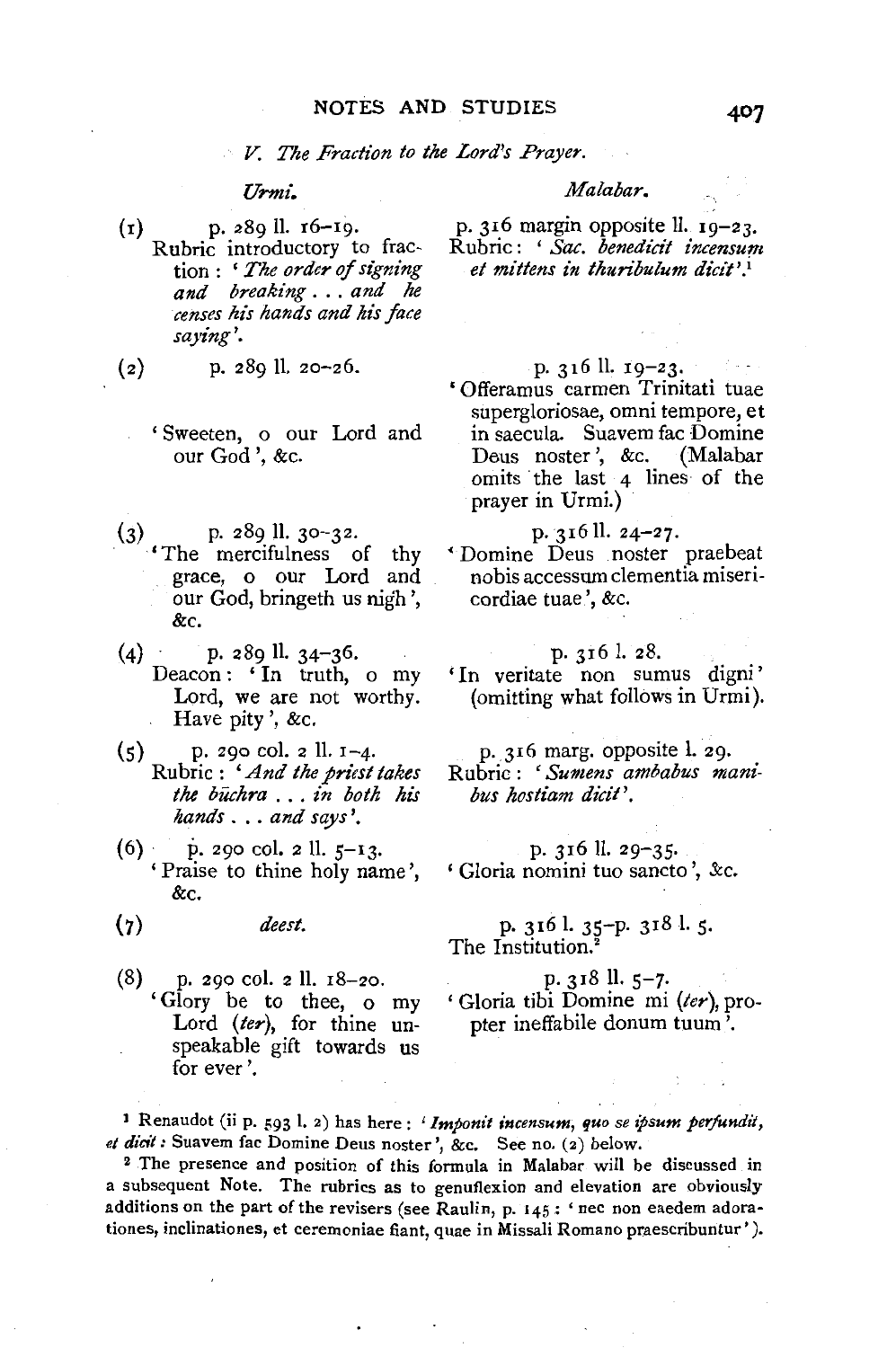- (9) p. 290 col. 1 ll. 3-28. Chant: 'I am the bread which came down', &c.1
- $(10)$  p. 290 col. 2 ll. 24-33. *'He holds the buchra firmly 'With both hands and says:*  We draw nigh, o my Lord ', &c.
- (n) p. 290 l. 36-p. 29I I. 22. Long rubric as to method of breaking and signing : ' *While naming the Trinity he breaks* 8 ••• *And he puts the half which is in his left hand in its place* ..• *And*  with the half in his right *hand he signs the blood in the chalice* . . . *dipping a third part* . . . *into the chalice* .. .'.
- $(12)$  p. 291 ll. 24-29. 'The precious blood is signed ', &c.
- $(13)$  p. 291 ll. 30-35. Rubric: ' ... *And so he signs the body in the paten in like manner with the same half which is in his hand saying'.*
- $(r_4)$  p. 291 ll. 36-41. 'The holy body is signed', &c.
- (rs) p. 292 11. r-s- Rubric: *'And he holds both the halves in hi's two hands and joins them together* . . ..
- $(16)$  p. 292 ll. 6-21. 'These glorious and holy and

#### *Malabar.*

p. 318 l. 10-p. 321 1. 4• Deacon and choir: 'Ego sum panis', &c.<sup>2</sup>

p. 321 11. s-9-

'Accedimus Domine mi ', &c.

p. 321 11. 10-12.

- Rubric : *'Sacerdos partem Hostiae, quam manu sinistra tenet, imponit patenae, aliam vero Sanguine intingit, usque ad medium,*  dicens'.
- p. 321 ll. 13-15.<br>Signetur Sanguis pretiosus', &c.

# p. 321 ll. r6-17.

' Et particula sanguine inducta sig*nal alteram partem, et superponz"t patenae, dicens* '.

### p. 321 11. r8-2o.

' Signetur Corpus sanctum ', &c.

#### p. 322 l. I.

' *Et coniungens ambas particulas ad invicem dicit'.* 

#### p. 322 11. 2-8.

'Praedestinata 4 sunt consecrata,

<sup>1</sup> This is not indicated in the Urmi Syriac, but Renaudot has it at this point.

2 Malabar has several verses more than are given in Brightman and Renaudot. 3 After a few words the rubric continues : *'And some here sign the petista with their thumb at the time of breaking: but do thou beware of such an audacity',* &c. But below, no. (i7), Urmi has a rubric actually prescribing this forbidden practice. Is it the case that the prohibition above was inserted by the modern editors of the Urmi Syriac text! As to this rite in Malabar and its suppression see note to no.  $(17)$  below.<br> **4** This obviously translates the same Syriac verb that is rendered 'set apart',

opposite. The word sometimes means ' devoted ' to a particular purpose. .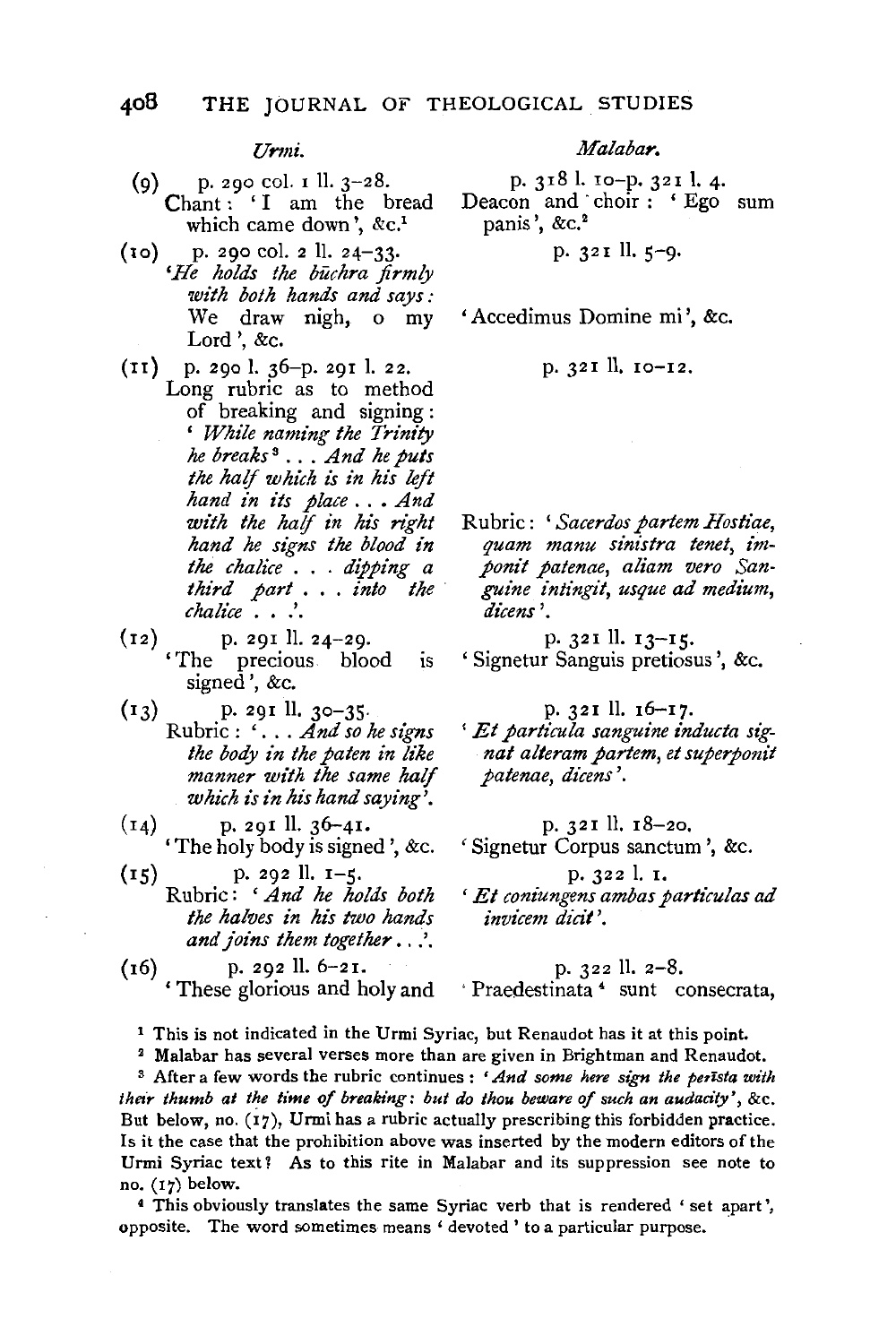life-giving and divine mysteries have been set apart and consecrated and perfected and fulfilled', &c.

- $(r_7)$  p. 292 ll. 22–36. Rubric: *'And atnowhedeaves a cleft with his th1,11nb at the part which wps dipped in the blood .* .. *and says'.*
- (18) p. 292 ll. 37-39· 'Christ accept thy ministry', &c.
- (19) p. 2921. 43-P· 293 1. II. ' Glory be to thee, o our Lord Jesus Christ', &c.
- (2o) p. 293 ll. 17-19. 'The grace of our Lord Jesus Christ ', &c.
- (21) p. 293 col. 1 1. 28-p. 294l. 27. Deacon's proclamation: ' Let us all with awe and reverence', &c.
- (22) p. 293 col. 2 11. 28-36. ' Blessed art thou, o Lord God of our fathers', &c.
- (23) p. 294 1. 30-p. 295 1. 10. Piaconal litany: 'We condone ... 0 Lord, pardon the' sins', &c.

*deest.* 

(24) *see* (22) *above.* 

# $(25)$

### *Urmi. Malabar.*

perfecta absoluta, ... mysteria haec supergloriosa, sancta et vivificantia et divina ', &c.

#### *deest. <sup>1</sup>*

#### *deest.*

- p. 322 11. 9-16. ' Gloria tibi Domine mi, quoniam creasti me', &c.<sup>2</sup>
- P· 322 11. I7-I9· ' Gratia Domini nostri Iesu Christi', &c.
- p. 322 1. 21-p. 323 1. 14. Deacon : ' Omnes nos timore pariter, et honore ', &c.

*see* (24) *below.* 

p. 323 11. 15-34· Litany : 'Propitiare peccatis', &c.

P· 323 1. 35-p. 324 1. I. ' Benedictus es Domine Deus Patrum nostrorum', &c. be said while the choir sing no.  $(23)$  above.)<sup>3</sup>

# P· 324 11. I-18. Continuation of prayer in (24).

1 See note to no. (II) above. The Acts of Diamper mention this practice as in use in Malabar, and condemn it (Raulin, p. 154). Evidently a rubric about it has been suppressed here.<br>2 A different formula from that of Urmi, but the same as that in Renaudot at

this point (ii pp. 594-595).

<sup>3</sup> Thus in Malabar no.  $(23)$  is simultaneous with no.  $(24)$ ; and the two items might as well have been indicated in the reverse order, as in Urmi.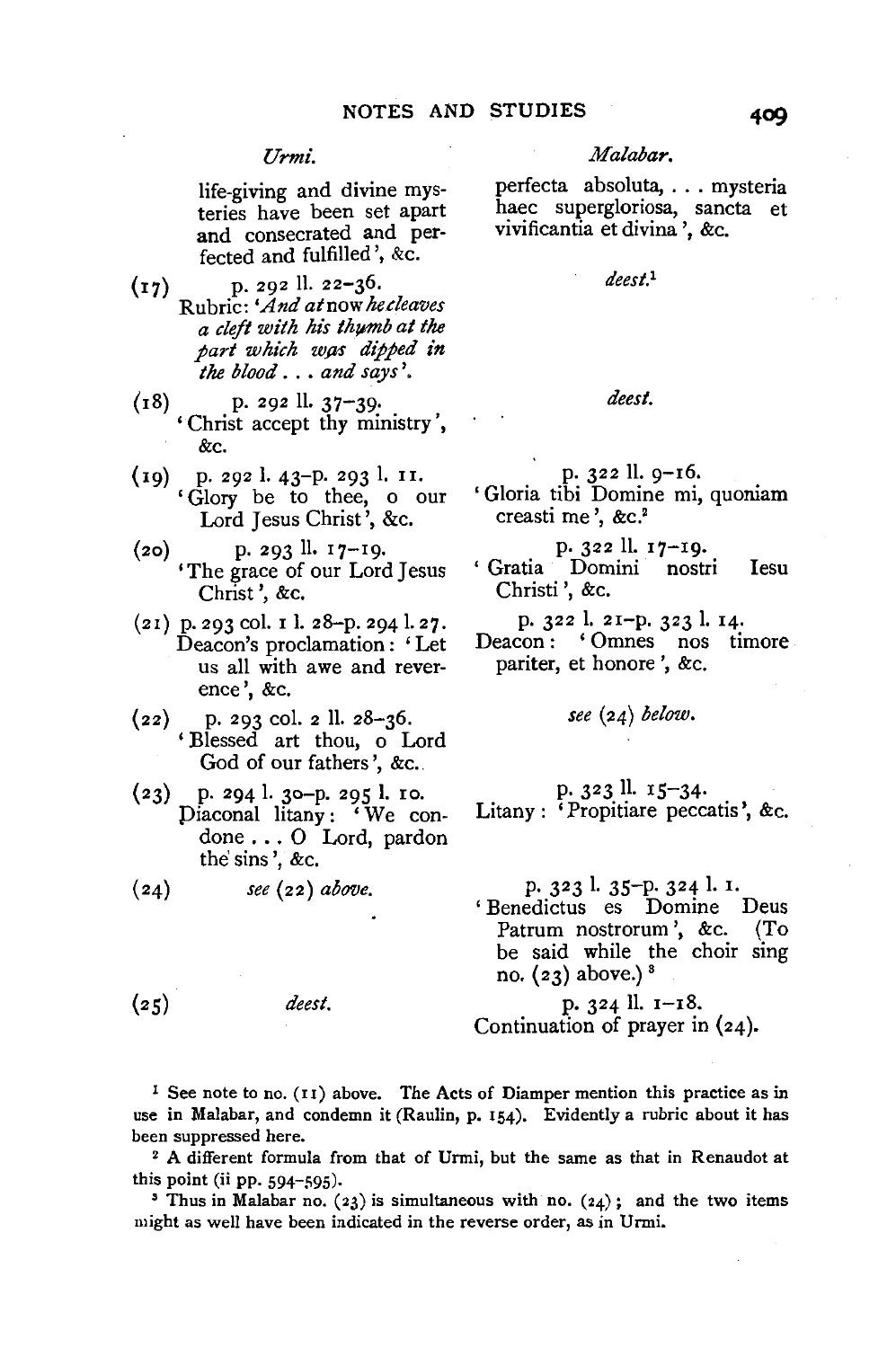- $(26)$  p. 295 l. 12. Deacon: 'Let us pray. Peace', &c.
- $(27)$  p. 295 ll. 14-29. ' Pardon, o my Lord, by thy compassion the sins and transgressions of thy servants', &c.
- $(28)$  p. 295 l. 31-p. 296 l. 4. 'Our Father', &c.
- $(29)$  p. 296 ll. 6–12. ' 0 Lord God of hosts our good God ', &c.
- $(30)$  p. 296 ll.  $14-21$ . 'Yea, o our Lord', &c. (An alternative prayer to preceding.)

#### *Malabar.*

*deest. <sup>1</sup>*

p. 324 11. 19-27.

' Dele Domine mi peccata, et delicta servorum tuorum ', &c.2

p. 324 11. 28-33· 'Pater noster', &c.

P· 324 1. 34-p. 325 1. 2. ' Etiam Domine Deus virtutum, Deus noster optime ', &c.

*deest. <sup>3</sup>*

*VI. From the Lord's Prayer to the end.* 

- (r) **p. 296 11. 26-28.** p. 325 11.  $4-5$ . <br>  $\cdot$  Peace be with you '.  $\cdot$  'Pax vobiscum '. 'And with thee and with thy 'Et tecum, et cum Spiritu tuo '. Spirit'.
	- (2)  $p. 296$  l. 30. 'The holy thing to the holies is fitting in perfection'.
	- $(3)$  p. 296 ll. 32–34. 'One holy Father', &c;
	- (4) p. 297 ll.  $4-26$ . Chant : ' Terrible art thou', &c.
	- $(5)$  p. 297 l. 30. Deacon : 'Let us pray. Peace', &c.
	- $(6)$  p. 297 l. 31. Rubric : *'And the priest takes the hand of the deacon and places it on the chalice saying'.*

p. 325 11. 6-7· ' Sanctum Sanctis decet, Domine mi, in consummationem '.

p. 325 11. 8-ro. 'Unus Pater sanctus ',&c. *deest. <sup>4</sup>*

#### *deest.5*

# p. 325 11. 11-13.

' *Accedens diaconus ad a/tare, Sacerdos apprehendit manum eius dexteram, et injert in patenam, dicens'.* 

1 Renaudot (ii p. 595) also omits.

2 Malabar here agrees with Renaudot in omitting what is in Urmi, I. 21-l. 25 (second word).  $\frac{3}{5}$  Renaudot also omits *(ibid.)*.

- 
- Absent also from the Urmi Syriac and from Renaudot. 5 Renaudot, p. 596 : ' Precemur pacem nobiscum '.
-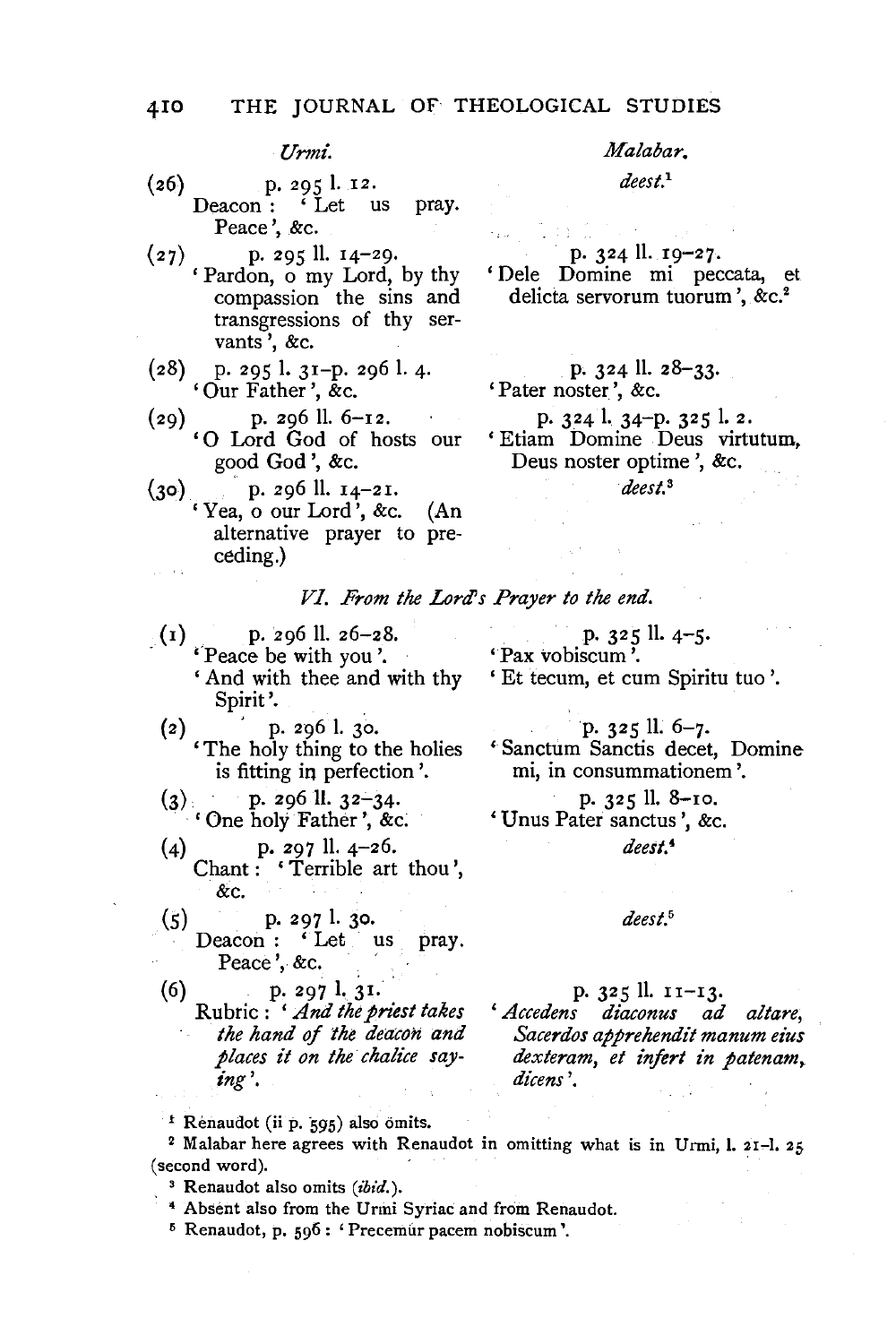- $(7)$  p. 297 ll. 32-37.
	- Priest: 'The grace of the Holy Ghost be with thee and with us and with the partakers thereof', &c.
		- Deacon: ' With thee and with us and with the partakers thereof in the kingdom of heaven'.
- $(8)$  p. 298 l. 2. Deacon : 'Praise ye the living God'.
- (9) p. 298 col. 1 ll. 5–11. Antiphon : ' Blessed be thy body', &c.
- (10) p. 298 col. 2 ll.  $1 15$ . Rite of handing paten and chalice to deacon for the communion,
- (II) p. 298l, 17, Deacon: 'Bless, o my Lord'.
- (12) p. 298 11. 20-21. ' The gift of the grace ', &c.
- $(13)$  p. 298 l. 23. People: 'World without end Amen'.
- $(14)$  p. 298 col. r ll. 26–29. Antiphon : 'My brethren, receive the body of the Son, saith the Church', &c.
- $(r_5)$  p. 298 col. 2 ll. 26-36. Formulae for giving communion.
- (r6) *see* (14) *above.*
- (17) p. 298 col. 1 1. 32-p. 299l. 30. Anthem of the *Bema.*
- $(18)$  p. 300 ll. 3-36. Thanksgiving hymn: 'Strengthen, o our Lord ', &c.

## *Urmi. Malabar.*

p. 325 11. 14-16. Deacon: 'Gloria *(sic)* Domini nostri '.

Priest : 'Sit tecum, et nobiscum in regno caelesti, Gloria Deo vivo'.

p. 325 l. 17. Deacon : 'Glorificate Deum vivum'.

p. 32511. 18-28.

A different chant: 'Gloria ipsi', &c.

*dee st.* 

#### *de est.*

p. 325 11. 29-30. ' Donum gratiae ', &c.

p. 326 1. r. Deacon: 'In saecula saeculorum.

Amen'.

*see* (16) *below.* 

# p. 326 11. 2-4·

Formula when priest receives the chalice.

#### p. 326 ll.  $5-6$ .

' Fratres mei suscipite Corpus ipsius Filii,<sup>1</sup> dicit Ecclesia<sup>'</sup>, &c.

# *deest. <sup>2</sup>*

p. 326 11. 7-24. Deacon: 'Conforta Domine nos-<br>ter', &c.

<sup>1</sup> This is the original reading of Malabar: the revisers add 'Dei' after 'Filii'.<br><sup>2</sup> This anthem is not indicated in the Urmi Syriae text, nor yet in Renaudot's MS.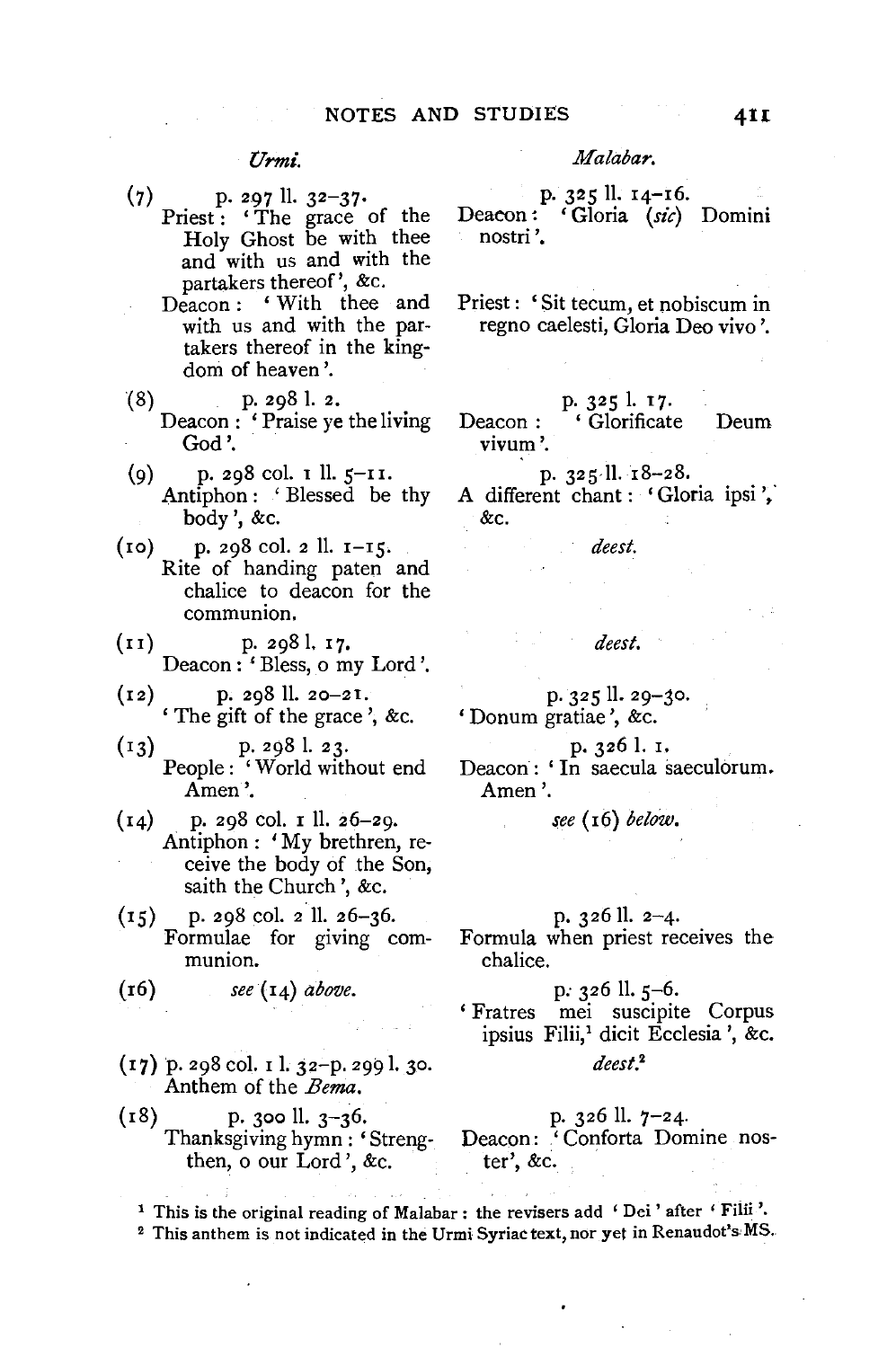- (19) p. 3oo I. 37-p. 301 I. 23. Second hymn (or second part of the preceding one) : ' Cause all harms ', &c.
- (2o) p. 301 ll. 28-32. Deacon: 'Let us all then', &c.
- (21) p. 301 ll. 34-35· People : ' Glory be to him for his unspeakable gift'.
- $(22)$  p. 301 l. 37. Deacon : ' Let us pray. Peace be with us'.
- (23) p. 302 ll. 2-10.<br>Priest : 'It is fitting, o my Lord, every day and it is right at all times and meet every hour ', &c.
- $(24)$  p. 302 l. 13. People: 'Bless, o my Lord'.
- $(25)$  p. 302 ll.  $15-25$ . Priest : ' Christ our God and our Lord', &c.
- (26) p. 302 1. 29-p. 303 1. 14· Chant : Psalms with farcing.
- $(27)$  p. 303 l. 16. ' Our Father'.
- (28) p. 303 1. 23-p. 304 1. 8. The 'seal' (blessing).
- (29) *deest.*
- deest.<sup>2</sup>  $(30)$
- *de est.*   $(31)$

## *Malabar.*

#### *de est.*

p. 326 11. 24-29.

'Nos omnes igitur ', &c. (As continuation of no. (18) above.)

p. 326 1. 30·

Priest : 'Ipsi gloria propter ineffabile eius donum '.

*deest.* 

p. 326 1. 31-p. 327 1. 2.

Priest : 'Decens, iustum, et dignum est, Domine, ut omnibus temporibus, et diebus, et horis ', &c.

#### *deest.*

### p. 327 11. 4-14·

' Christus Deus noster, et Dominus noster', &c.

*deest.* 

# p. 327 ll. 15-20.

' Pater noster', &c.

p. 327 1. 22-p. 329 1. 7·

Blessing (different from that opposite).<sup>1</sup>

P· 329 1. 9-p. 331 1. 9· Another blessing : *'in dicbus so!ennibus* '-

p. 331 1. II-p. 332 1. 27. Another blessing : ' *in diebus jeria- !z"bus* '.

P· 332 1. 29-p. 333 1. r8. Another blessing : ' *in Missa pro dejunctis'.* 

<sup>1</sup> At the end of the Urmi Syriac edition of the *Takhsa* (the vol. hitherto referred to as 'Urmi Syriac ') is a series of these blessings, or 'seals', for different occasions : they are all in metre. The blessing given here in Malabar is to be found in the *Takhsa* on pp. 153-154. 2 For the blessing opposite see the Unni *Takhsa* pp. 162-163.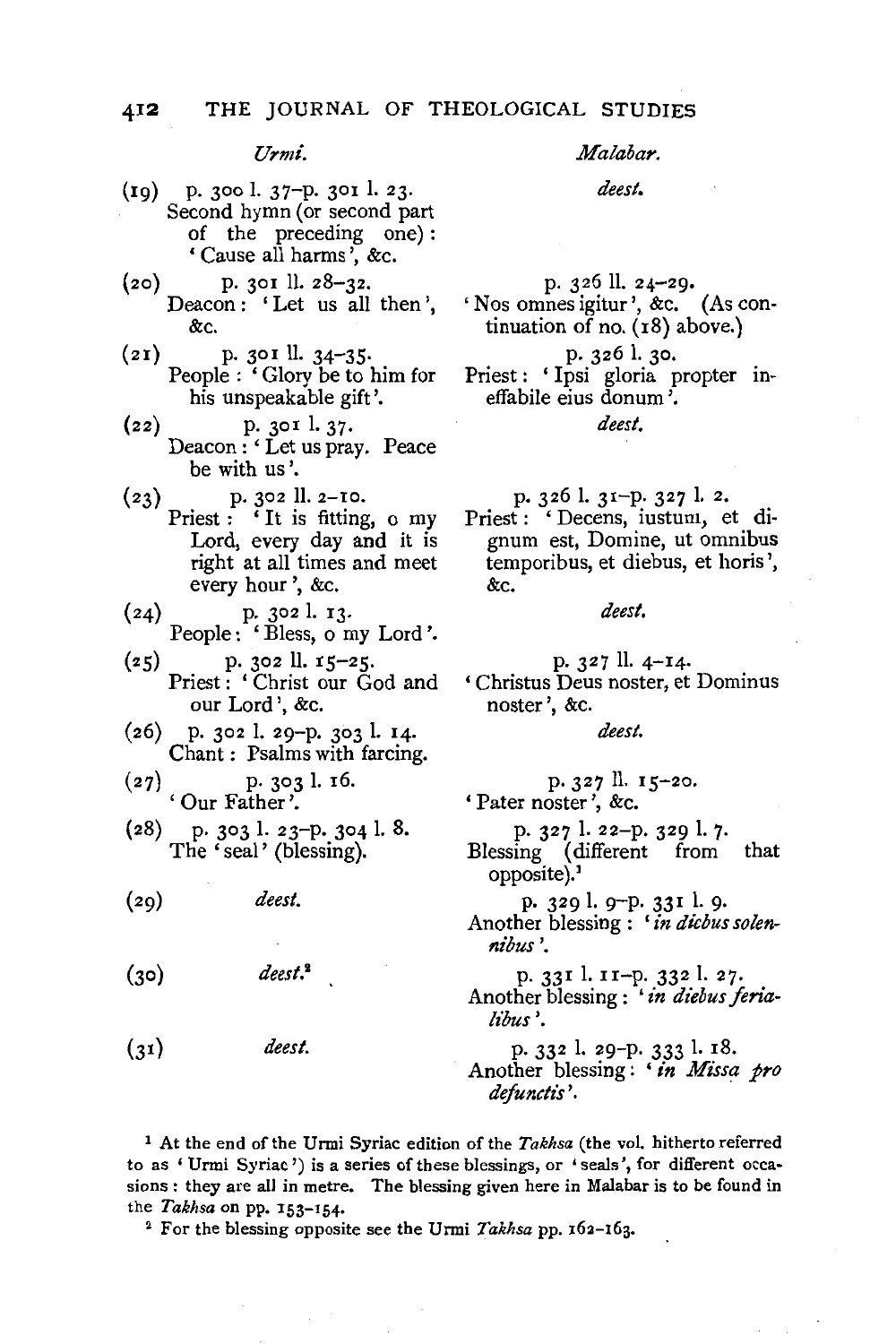This is the end of the main part of the Concordance. It remains to deal with Section II (Lections to Creed, inclusive) which, owing to the fact that the Malabar text has here a different order from that in Urmi, was held over for separate treatment. The only possible method of dealing with this section is first to break it up into a number of subdivisions ; then to give a general table shewing the different order in which these subdivisions occur in Urmi and Malabar; and finally to shew by a series of separate tables how each of these subdivisions is composed in Urmi and Malabar respectively. On examination the whole Section is found to be divisible into six parts, in each of which it is possible to compare Urmi and Malabar together by parallelizing the constituent items in continuous order, as in the main body of the Concordance.

In the first table these six subdivisions are ranged in the order in which they are found in Urmi; the numerals in the second column shew the relative position of each piece in Malabar.

### *II. From the Lections to the Creed (inclusive).*

## *Urmi. Malabar.*

- A I Lections (Br p. 255 l. 25p. 26I I. 28). 255 1. 25- *5* (Raulin p. 305 I. 3-p. 307 1. 29.) B 2 First and second litanies,  $\bar{1}$  (Raulin p. 296 l. 35-p. 300 with censing of paten 1. 39.) with censing of paten  $(Br p. 262$  l.  $I-p. 266$  l.  $I1$ . C 3 Third litany (Br p. 266 3 (Raulin p. 303 l. 23-p. 304 l. 10.) 11.  $r_3$ -33).<br>4 Expulsion of catechumens D<sub>4</sub> Expulsion of catechumens  $4$  (Raulin p. 304 l.  $11-p$ . 305 l. 2.)  $(Br$  p. 266 l. 36-p. 267 1. 28). E *5* Setting of mysteries on the 2 (Raulin p. 301 I. r-p. 303 I. 22.) altar (Br p. 267 I. 29 p. 2 70 I. 26). F 6 Creed (Br p. 270 I. 30- 6 (Raulin p. 307 I. 30.)
- p. 271 I. 7).

The following tables shew how each of the above subdivisions of Section II is constituted in Urmi and Malabar respectively.

# A. *The Lections.* -

# *Urmi* r.

*Malabar* 5·

*deest.* 

 $(r)$  p. 255 ll. 25–33. Prayers before the lections.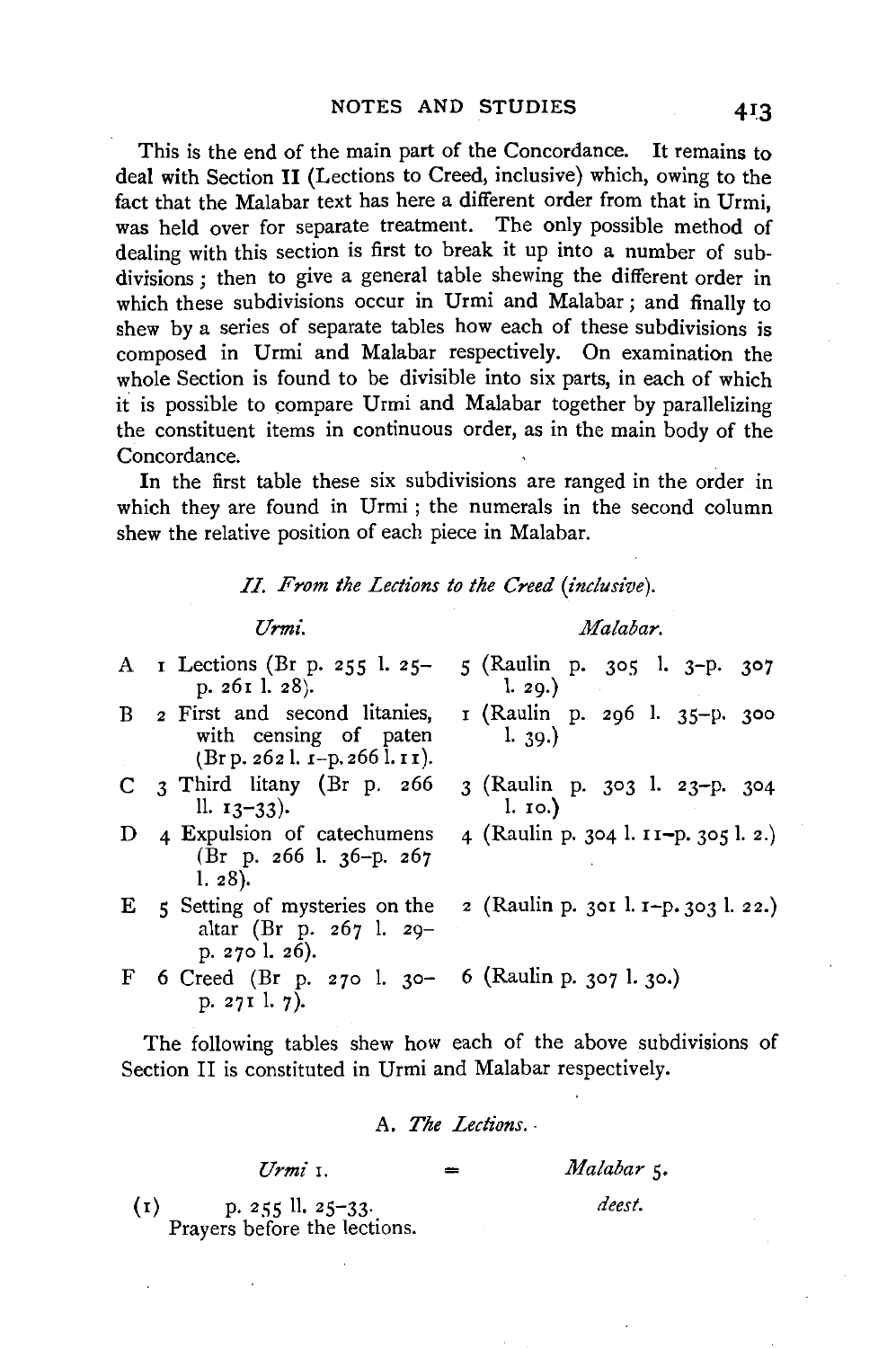|      | $U$ rmi $I$ .                                                                                             | Malabar <sub>5</sub> .                                                                                                                                                                 |
|------|-----------------------------------------------------------------------------------------------------------|----------------------------------------------------------------------------------------------------------------------------------------------------------------------------------------|
| (2)  | p. $256$ ll. $2-5$ .<br>Lessons from O. T. and Acts. <sup>1</sup>                                         | deest.                                                                                                                                                                                 |
|      | p. 256 ll. 7-28.<br>' Shurraya <sup>7</sup> .                                                             | deest.                                                                                                                                                                                 |
| (4)  | see (10) below.                                                                                           | p. 305 l. 3.<br>Deacon (?): 'Oremus, pax nobis-<br>cum'.                                                                                                                               |
|      | $(5)$ p. 256 l. 30-p. 257 l. 3.<br>Prayer before Apostle : 'En- Prayer : 'Illumina', &c.<br>lighten', &c. | p. 305 ll. 4-12.                                                                                                                                                                       |
| (6)  | p. 256 note a.<br>'Do thou, o wise governor',<br>&с.                                                      | p. 305 ll. 14–20.<br>Alternative prayer to last: Prayer: 'Te sapientissimum guber-<br>natorem', &c.                                                                                    |
| (7)  | deest.                                                                                                    | p. 305 l. 21.<br>Deacon : 'Silete'.                                                                                                                                                    |
| (8)  | p. 257 l. 5.<br>Deacon: 'Bless, o my Lord'.                                                               | p. 305 ll. 22-23.<br>Priest : <sup><i>i</i></sup> Paulus Apostolus Epi-<br>stola : ad Corinthios Fratres<br>mei ; benedic, Domine mi'.                                                 |
| (9)  | $p. 257$ ll. $7-8.$<br>Priest: 'Christ make thee<br>wise', &c.                                            | p. 305 l. 24.<br>Deacon: 'Benedicat te Christus'. <sup>3</sup>                                                                                                                         |
| (10) | p. 257 l. 11.<br>Deacon: 'Let us pray. Peace',<br>&с.                                                     | see $(4)$ above.                                                                                                                                                                       |
| (11) | [p. 257 ll. 13–36]<br>Turgama before the Apos-<br>tle.] $\sqrt[4]{ }$                                     | deest.                                                                                                                                                                                 |
| (12) | p. 257 l. 38.<br>The Apostle.                                                                             | p. 305 l. 25–p. 306 l. 20.<br>The Apostle: $\mathbf{r}$ Cor. $\mathbf{v}$ $\mathbf{r}$ & $\mathbf{c}$ .<br>full text.                                                                  |
| (13) | [p. 258 l. 4. p. 306 l. 21.<br>'Glory to the Lord of Paul'.] <sup>6</sup> 'Gloria Christo Domino'.        |                                                                                                                                                                                        |
| (14) | p. 258 ll. 6–11.<br>&c.                                                                                   | p. 306 ll. 22-28.<br>Prayer: 'Thee, o brightness', Prayer: 'Te splendorem', &c.                                                                                                        |
|      | specification.                                                                                            | <sup>1</sup> In the Urmi Syr. text they are simply called 'the lections', without further<br><sup>2</sup> Text of this shurraya not given in Urmi Syr., only the rubric: 'And they add |

*the shurriiya that is appropriate* '. 8 It looks as if this should have been given to the priest, and the preceding

remark to the deacon.<br>4 There is no sign of this in the Urmi Syr. text.

 $5$  Not in Urmi Syr. ; it is added in Br from information as to modern practice.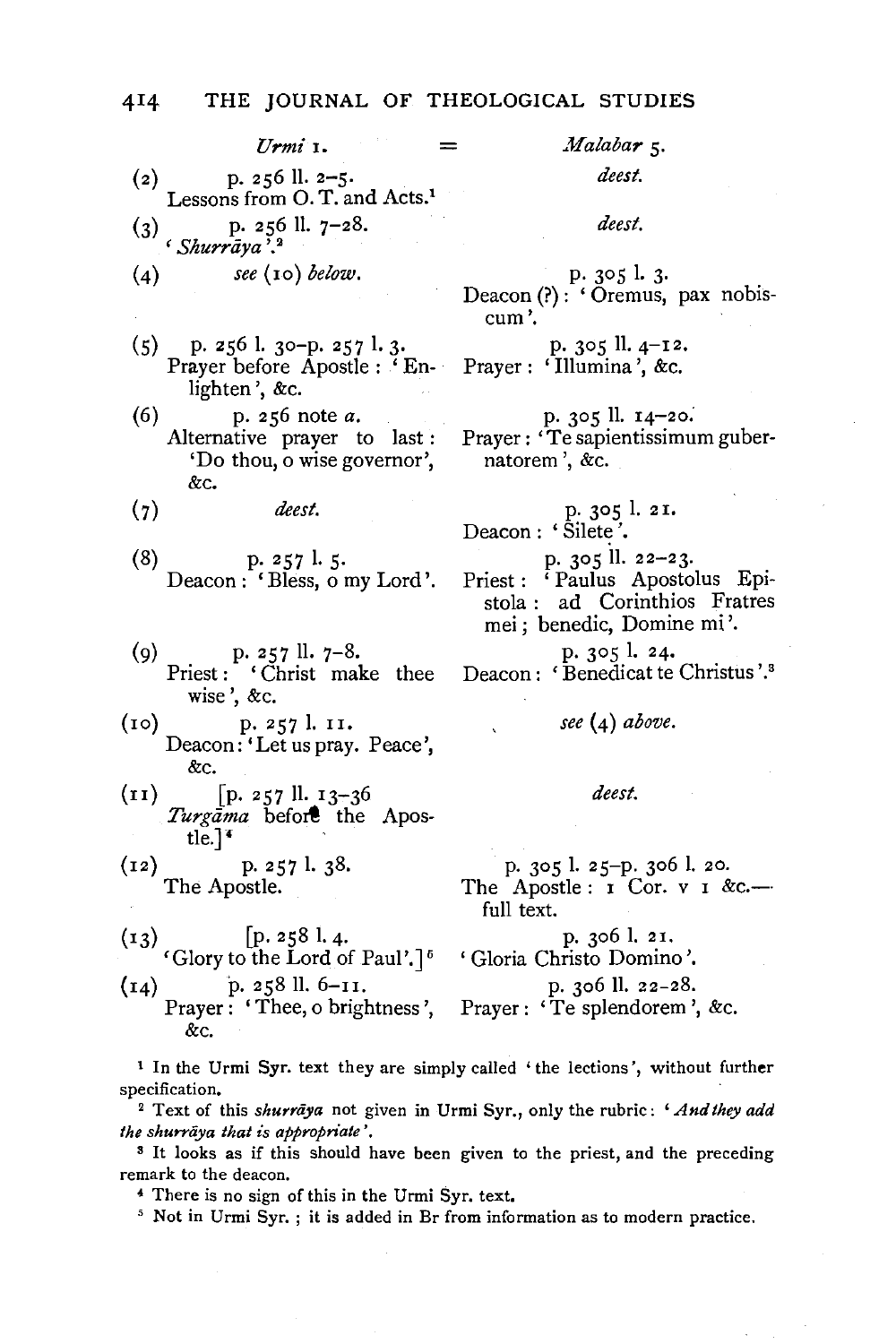*Urmi* I.

 $(15)$  p. 258 ll.  $13-15$ . Priest who goes to make ready the Gospel: 'Glory to the eternal mercy', &c.

- $(16)$  p. 258 ll. 17-21. Prayer : 'Make us wise', &c. Prayer : 'Sapientem me fac', &c.
- $(17)$  p. 258 ll. 23–28. Prayer of the censer.
- $(18)$  [p. 258 l. 31-p. 259 l. 3. *Zummara.]* <sup>1</sup>
- $(19)$  p. 259 l. 5. Deacon : ' Stand we prepared', &c.
- $(20)$  p. 259 l. 7. Deacon: 'Be silent and still'.
- (21) [p. 259 1. 9-p. 260 1. 28. *Turgama* before Gospel.] 2
- (22) p. 26o l. 30. Priest: 'Peace be with you'.
- $(23)$  p. 260 l. 32. 'And with thee and with thy spirit'.
- *dee st.*   $(24)$

*·deest.* 

p. 306 ll. 29-33·

*de est.* 

*deest.* 

*de est.* 

p. 306 1. 34· Deacon: 'Silentium est, silete '.

*de est.* 

p. 306 l. 35· Priest: 'Pax nobiscum'.<sup>8</sup>

p. 307 l. I. ' Et tecum et cum spiritu tuo '.

#### p. 307 11. 2-6.

Priest : Evangelium sanctum Domini nostri Iesu Christi, praedicatio Ioannis '. Deacon : 'GloriaChristoDomino'. Priest: 'Benedic, Domine mi '. Deacon : ' Benedicat te Christus '.

p. 307 ll. 7-2g. Gospel: John  $v$  19 sqq.—full text. D. : 'Gloria Christo Domino'.

*deest.* 

 $(25)$  p. 260 ll.  $34-36$ . Gospel. Deacon: 'Glory be to Christ our Lord'.

 $(26)$  [p. 26I ll. 1-38.] Anthem of the Gospel.] 4

<sup>1</sup> Not indicated in Urmi Syr.

<sup>2</sup> Not indicated in Urmi Syr.

3 We expect 'vobiscum' in the priest's salutation ; in Syriac liturgies the deacon always (so far as I know) says  $\epsilon$  nobiscum', the priest  $\epsilon$  vobiscum'.

• Nothing of this in Urmi Syr.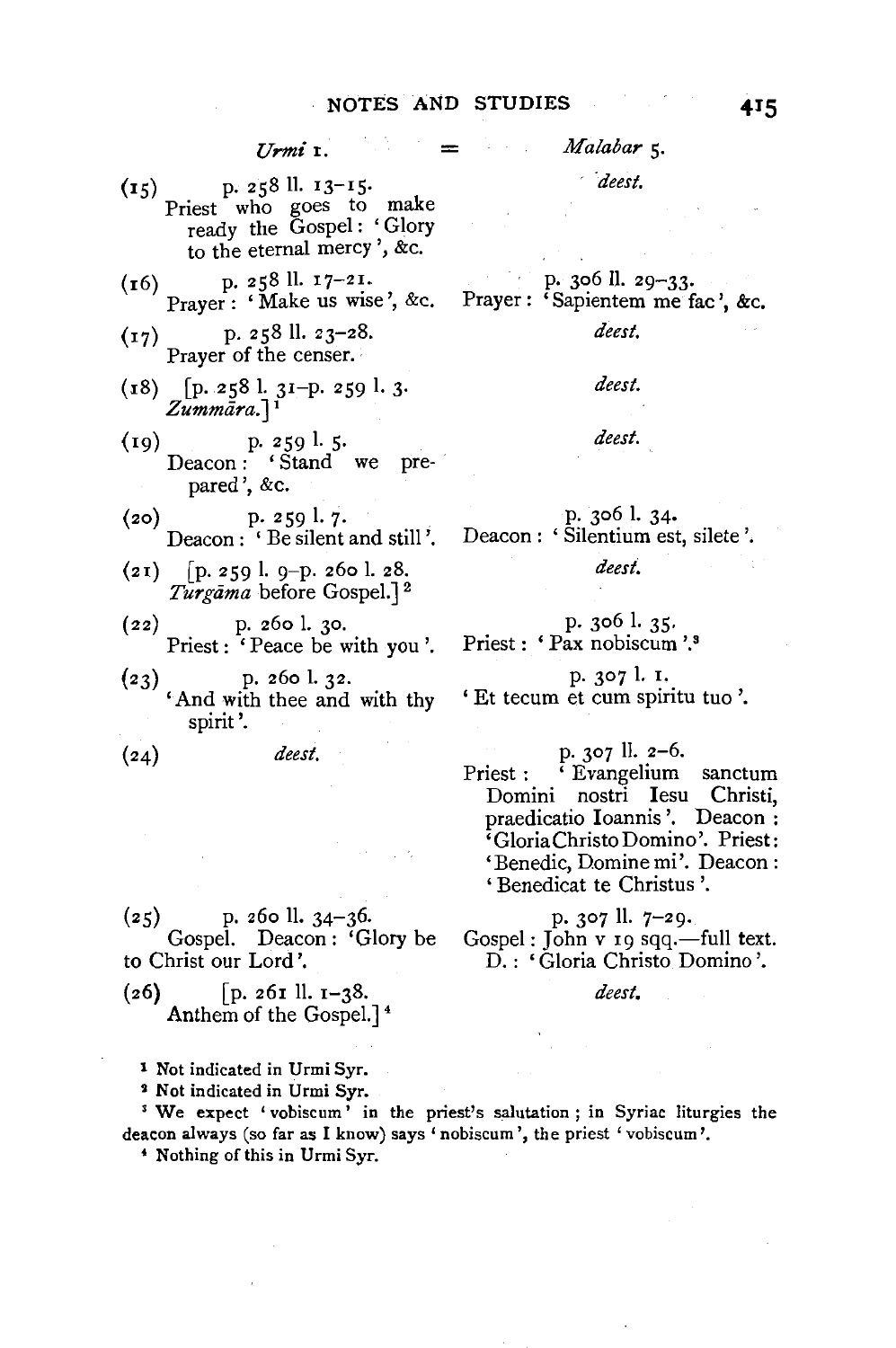B. *The first and second litanies. <sup>1</sup>*

|                   | $U$ rmi $2.$                                                                 | Malabar 1.                                                 |
|-------------------|------------------------------------------------------------------------------|------------------------------------------------------------|
| $\left( 1\right)$ | p. 262 col. 1 ll. 4–12.<br>Deacon: 'Let us all stand<br>up as is right', &c. | p. 296 l. 35–p. 297 l. 2.<br>'Stemus omnes pulchre', &c.   |
|                   | (2) p. 262 col. 1 l. 14-p. 263 l. 19.<br>The first litany.                   | p. 297 l. 3-p. 298 l. I.<br>The first litany. <sup>2</sup> |
| (3)               | p. 263 l. 22.<br>Deacon: 'Let us pray: peace<br>be with us'.                 | p. 298 l. 2.<br>Deacon: 'Oremus, pax nobis-<br>cum'.       |
|                   | $(4)$ p. 263 l. 23-p. 266 l. II.<br>The second litany.                       | p. 298 l. 3-p. 300 l. 17.<br>The second litany.            |
|                   | <b>Croni</b>                                                                 | . .                                                        |

[The Urmi Syriac does not contain the text of the litanies, but immediately after the reading of the Gospel it refers to them in a rubric. It is this rubric that occupies Br p. 262 col. 2 ; but as Mr Brightman has had to modify it somewhat in order to adapt it to the insertion of the text of the litanies, I now give it as it stands in the Syriac.]

(5) p. 262 col. 2 (Br) p. 300 ll.  $19-39$ . *'And the deacon says the*   $k\bar{a}r\bar{o}z\bar{u}tha (=litany)$  Father of mercies, *and its com- panion'. And while i't is being said they both (sc. priest and deacon) go, and the deacon takes the censer, and the priest censes the paten. And he takes the paten and puts in it as many bukhras (=loaves) as he desires; and he sets the paten on the treasury until the kiirozutha*  ' *Dum haec Diaconus recital, Sacerdos in medio altaris accipz't patenam, et praebente thura diacono, et tenente thuribulum ambabus manibus cum igne, immittit incensum in ignem in formam crucis, et patenam thuris odore imbuit'.* [Here follow prayers for the censing of the paten, veil, and chalice.] [Here in Malabar follows the formal setting of the mysteries on the altar : see table E below. $\frac{3}{3}$ 

1 In Malabar these follow immediately upon the Trisagion. See Sec. I no. (15). <sup>2</sup> Malabar omits the petitions marked in Br with a  $\dagger$ , i.e. those 'said only on Sundays, feasts of our Lord, and memorials of saints'.

s Though in the Urmi text the bread and wine are placed on the altar at a later point (viz. after the expulsion of catechumens, which follows the litanies), yet Badger's text prescribes this rite in connexion with the litanies. Thus, although Badger's text agrees with Urmi in placing the litanies after the Scripture lessons, it agrees with Malabar in connecting the presentation of the bread and wine with the litanies. See below, p. 422.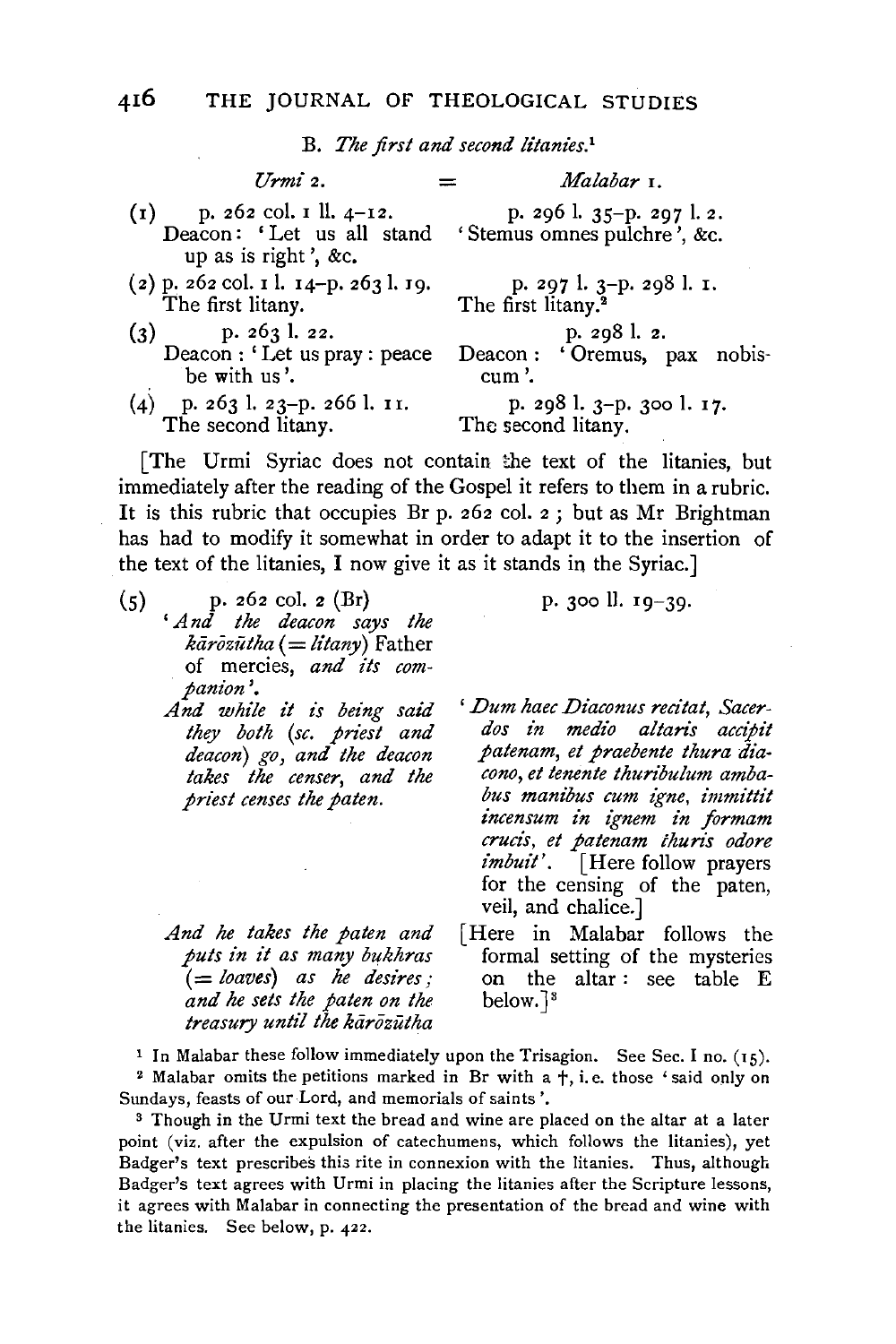$U$ *rmi* 2.  $=$   $Malabar$   $I$ . *is ended. And when the karozutha is ended, [the priest says :* ' *Thee, Lord*  of *hosts, we beseech',* &c. (See Br p. 266 ll. 27-33 : after the third litany)].

### C. *The third litany.*

 $U$ *rmi*  $3.$   $\qquad \qquad \equiv$   $Malabar$   $3.$ 

p. 266 11. 13-25.  $\mathbf{r}(\mathbf{r})$ The litany.

P· 303 1. 23-p. 304 1. r. The litany.

p. 266 ll. 27- 33· p. 304 ll. 2-IO.  $\left( 2\right)$ Prayer : ' Rogamus et obsecramus Prayer: 'We beseech and ask of thee', &c. te ',&c.

D. *The expulsions.* 

|                   | Urmi 4.                                            | Malabar 4.                                                       |  |
|-------------------|----------------------------------------------------|------------------------------------------------------------------|--|
| $\left( 1\right)$ | p. $266$ ll. $36 - 37$ .<br>Deacon: 'Bow down your | p. 304 ll. 11-12.<br>Deacon : 'Inclinate capita vestra',         |  |
|                   | heads', &c.                                        | &c.                                                              |  |
| $\left( 2\right)$ | p. $267$ ll. $3-22$ .<br>Prayer: 'O Lord God of    | p. 304 ll. 14-35.<br>Prayer : ' Domine Deus fortis',             |  |
|                   | hosts $x^2$ , &c.                                  | &с.                                                              |  |
| $\left(3\right)$  | p. 267 ll. 25-28.<br>Formulae of expulsion.        | p. 304 l. 36-p. 305 l. 2.<br>Formulae of expulsion (as in Urmi). |  |

# E. *Setting the mysteries on the altar.*

[In this subdivision of Section II it is necessary to follow the Urmi Syriac text, in which formulae and rubrics follow each other in continuous sequence ; for Mr Brightman's arrangement here of the text in parallel columns obscures certain points of agreement between Urmi and Malabar : thus the anthem 'I waited patiently for the Lord ', which is given continuously in Br pp. 267-268 col. 1, is in the Syriac, as in Malabar, divided in two, and between the two parts comes the whole of what is given in Br col. 2 p. 267 l. 33-p. 268 l. 22. For all that concerns the setting of the mysteries on the altar therefore I give my own translation of the Syriac and follow its order.

But note that this *does not apply to the first three items* of the table : these are concerned with the mixing of the chalice, which in the Urmi text does not fall within the liturgy itself, but belongs to the rite of the 'Preparation of the Oblation' which comes before the liturgy. As the formulae for the mixing of the chalice in Malabar agree with those in the Urmi 'Preparation' (Br p. 251), I follow Mr Brightman's translation for the latter.]

VOL. XV. E e

417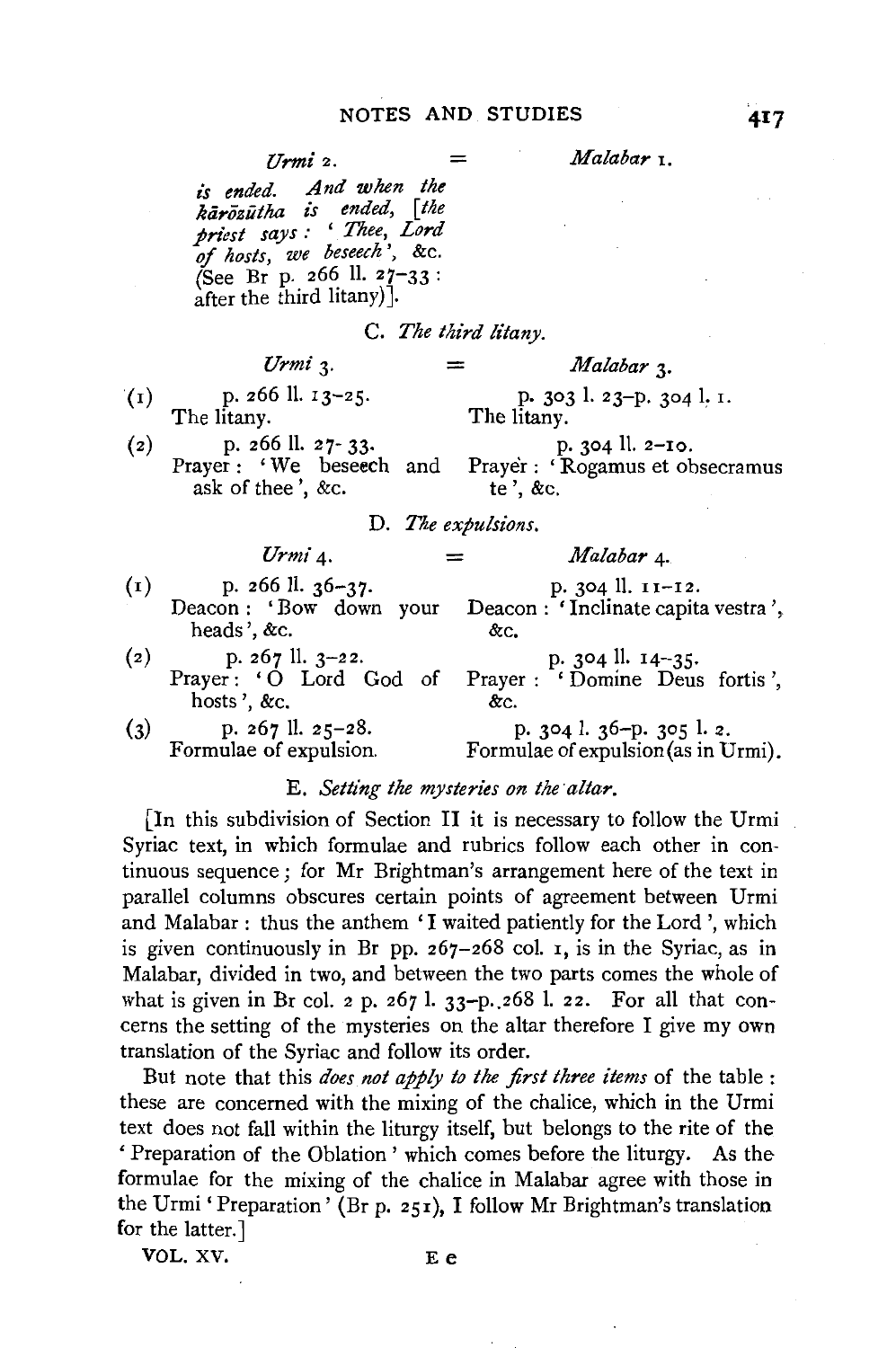*Urmi* 5·

(1) p. 251 ll.  $35-38$  (Br). ' . . . *and* (he) *pours wine into* 

- *the chalice* . . . *saying* : The precious blood of our Saviour is poured into this chalice : in the name of the Father', &c.
- (2) p. 25I II. 39-42 (Br). ' *Then he takes a far of water and pours it into the chalice*  ... *saying:* Water is mixed with wine and wine with water, and let them both be one : in the name ', &c. (So Malabar at no. (3) below.)
- $(3)$  p. 251 l. 43-p. 252 l. 4 (Br). ' *He takes the flagon of wine*  and pours it into the chalice *saying'* (John xix 34, 35). (So Malabar at no. (2) above.)
- (4) p. 6 ll. 10-11 (Urmi Syr.). Rubric as to placing paten and chalice on altar  $( = Br)$ p. 267 col. 2 II. 29-32).
- (5) *see* (7) *below.*
- (6) p. 6 ll.  $12-17$ . First half of anthem : as far as 'Holy, Lord God' ( $=$ Br p. 267 col. I I. 30-p. 268 col. I I. 2).

 $(7)$  p. 6 ll.  $18-19$ . Rubric : priest holds paten in

= *Malabar* 2.

p. 301 II. 1-3.

' *Mittens vinum in calicem dicit Sacerdos* : Misceatur pretiosus sanguis<sup>1</sup> in calice Domini nostri I. Chr. : in nomine Patris ', &c.

p. JOI II. 4-8. *'Infundens aquam dicit:* Venit unus ex militibus ', &c: (John xix 34, 35). (As Urmi at no. (3) below.)

p. 301 II. 9-I I.

' *Rursus infundens vinum dicit:*  Misceatur aqua vino, et vinum aqua in nomine', &c. (As Urmi at  $(no. 2)$  above.)

p. JOI II. I 2-14.

Rubric as to placing paten and chalice on altar (different wording from Urmi).

p. 301 ll. 15-17.

Rubric continued : priest holds paten in left hand and chalice in right.<sup>2</sup>

p. 301 II. 18-26.

Anthem : as far as 'Sanctus Dominus Deus '.3

*see* (5) *above.* 

1 ' Pretiosus sanguis' is the original reading; it was altered by the revisers to 'vinum' (see Acts of Synod of Diamper in Raulin, p. 148).

<sup>2</sup> There is not the least reason for suspecting the genuineness of this rubric with Dr Neale, much less for thinking that it 'is evidently taken from the Roman Missal'! (op. cit. p. 153 note 5). There is nothing at all resembling it in the Roman rite.<br><sup>3</sup> The words ' panem sanctum et calicem pretiosum' in this Anthem were

originally 'corpus Christi et sanguinem eius pretiosum', as in Urmi (cf. Acts of Diamper, Raulin, p. 148).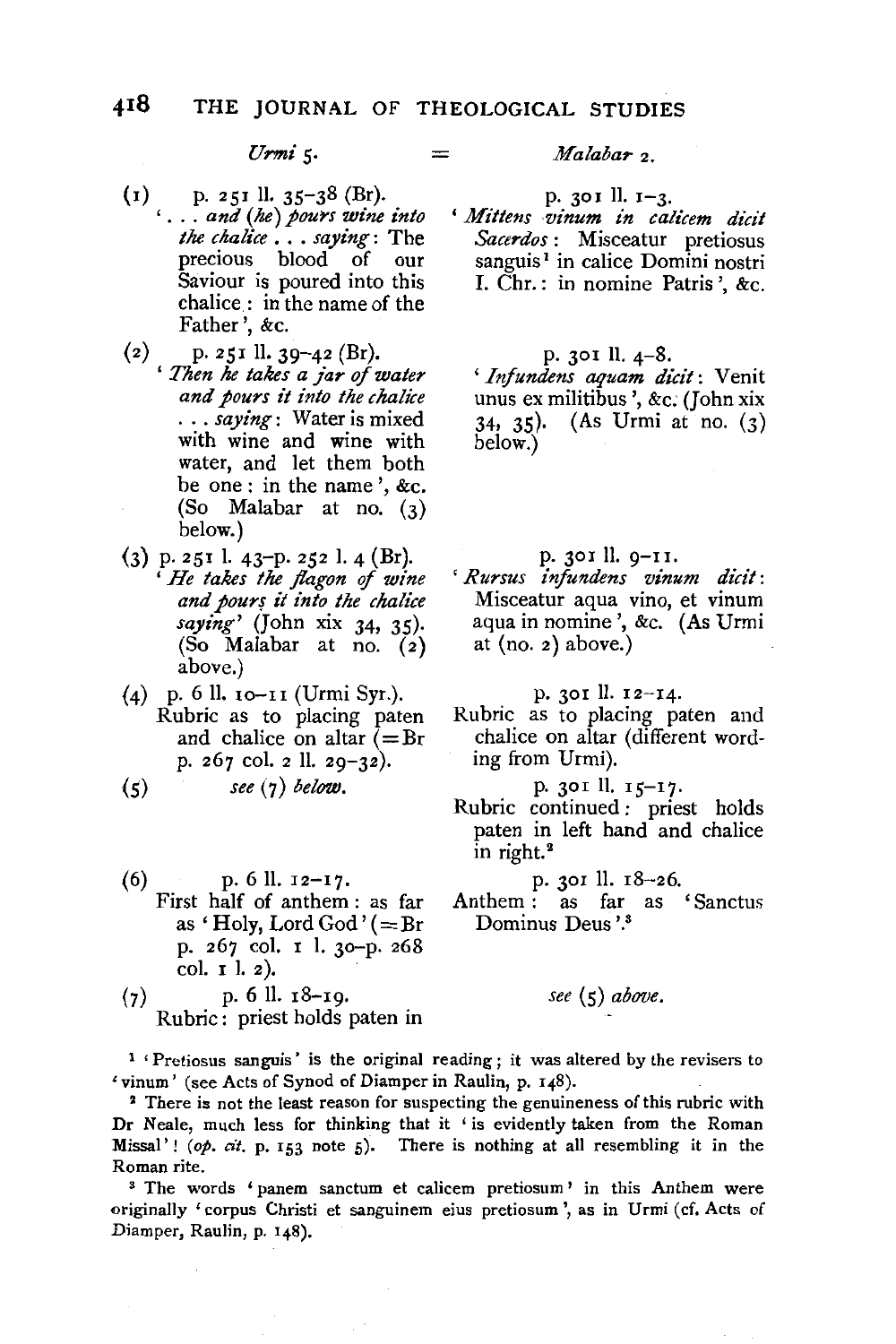*Urmi* 5·

= *Malabar* 2.

- left hand and chalice in right (=Br p. 267 col. 2 **11.** 33-35)·
- (8) p. 6 I. 20. Deacon : ' Let us pray : peace be with us'  $(=Br p. 267)$ col. 2 I. 37).
- (9) p. 6 ll.  $20-24$ . Prayer: 'Let us send up glory to thy Trinity', &c.  $( = Br p. 268$  col. 2 ll. 2-IO).
- $(10)$  p. 6 l. 24. Rubric : *'And he strikes the*   $\emph{pattern on the challenge three}$ *times and says each time'*   $(=Br \, p. \, 268 \, \text{col. } 2 \, \text{ll. } n-$ 13).
- 
- $(n)$  p. 6 l. 24-p. 7 l. 2. ' By thy command, our Lord and our God, are set and ordered these mysteries', &c. (Br p. 268 col. 2 II. 14- 22).
- 
- $(12)$  p. 7 l. 3. Rubric : *'And he worships the mysteries on the altar, and they cover the mysteries with the veil carefully* '  $( =Br$  p. 268 col. 2 ll. 23-25).
- $(r_3)$  p. 7 ll. 4-10. ' Glory to the Father': and the rest of the anthem  $( = Br \, p. \, 268 \, \text{col. } r \, \text{ll. } 7 -$ 31).

*see* (r2) *above.* 

 $(14)$ 

p. 301 I. 27. Deacon(?): 'Oremus : pax nobiscum'.

p. 302 11. 1-7. Prayer : 'Offeratur, et gloria immoletur Trinitati tuae<sup>7</sup>,<sup>1</sup> &c.

p. 302 I. 8. Rubric : ' *Sacerdos superponens* 

*allan' oblata, silentio dicit'.* 

### p. 302 11. g-13·

' Constituantur et ordinentur mysteria haec', &c.

*see* (I4) *below.* 

p. 302 I. I4-P· 303 1. I 7. ' *Elevans vocem dicit* : Gloria Patri ': and rest of anthem.

p. 303 11. 18-2 I.

Rubric : ' *Operiens oblata Sacerdos dicit:* 

Amictus lumine sicut vestimento ',  $\&c.^2$ 

<sup>1</sup> The Latin translation seems to be somehow at fault here. The Acts of the Synod (Raulin, p.  $148$ ) read 'gloriae', which does not help.

<sup>2</sup> This seems to be a verse, or antiphon, of the anthem : it does not appear in Urmi.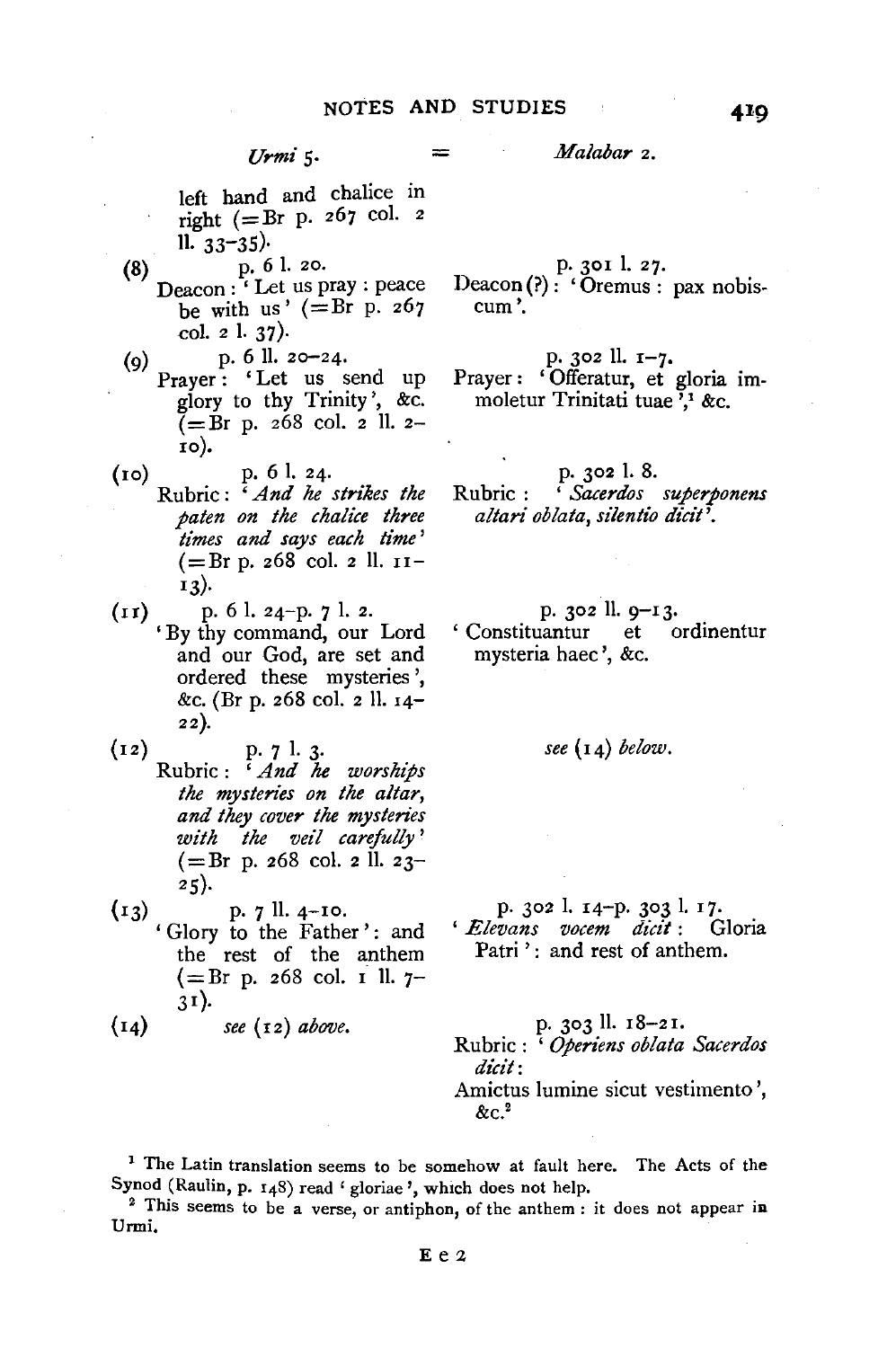= *Malabar* 2.

*deest hic.1*   $(15)$ 

p. 303 l. 22.<br>'Dum Sacerdos lavat Rubric : ' *Dum Sacerdos lavat manus dicit Diaconus* '. [Here follows the third litany : see tahle D above.]

*dee st.* 

 $(16)$  p. 7 l.  $11-p.8$  l. 3. *'And they go forth to the nave;* 

*Urmi* 5·

*and the pnest lades the deacons with the cross and the Gospel, and says* : Christ our Lord account you worthy to meet Him with open face, Amen. *And they bind (back) the veils* (of *the sanctuary); and the pries. begins the Anthem of the Mysteries, whichever it be, 2 and those in the altar repeat it. And the pnest worships towards the four sides* of *the bema* ... [the number and direction of these obeisances is here prescribed] *and he says* Glory be *in the Anthem of the Mysten'es. And he comes down and is saluted 8 by the people; and when he reaches the deacons they worship towards him,facingeach other <sup>4</sup> ; and he says to them:* May God the Lord of all (&c.). *And when he arrives at ·the door* of *the apse, which is the altar, he says:* Having our hearts besprinkled (&c.). *He proceeds:* But thou art good (&c.); *or* if *there is no room (for this) he says:* Our Lord Jesus Christ be with us' (&c.) (=Br p. 268 ll. 32-36, and p. 269 col. 2 l. 1-p. 270 col. 2 1. 26).

# F. *The Creed.*

*Urmi* Br p. 270 1. 3o-p. 271 1. 7; *Malabar* p. 307 1. 30 (after the Gospel).

If the foregoing Concordance is examined there would seem to be no escape from the conclusion that the Malabar Liturgy, which in Gouvea's Latin version bears the title *Sacrum BB. Apostolorum,* is, as Bickell says, 'identical' with the East-Syrian liturgy of the 'Apostles' Addai

1 In Urmi the washing of hands comes later, after the Creed (Br p. 271 I. 13). But in giving the lavatory in connexion with the Anthem of the Mysteries and the ordering of the bread and wine on the altar, Malabar has the support of the mediaeval Nestorian commentator known as George of Arbela, who expressly says in his Exposition of the Offices of the Church (Bk. iv chap. 14) that the priest washes his hands in the bema during the anthem and the setting on of the bread and wine by the deacons; whereas the Creed was said in the sanctuary,- whither the celebrant and assistant presbyters came in solemn procession from the bema

after the mysteries were placed on the altar.<br><sup>2</sup> Mr Brightman gives (pp. 269, 270 col. 1) the text of one of these anthems from some other source. 3 Vocalizing the verb *meshallam,* i.e. 'receives the salutation *shelam* '.

4 i.e. the deacons are standing in two rows *e regione,* and make an obeisance to the priest as he passes between them. On this procession see pp. 422-423 below.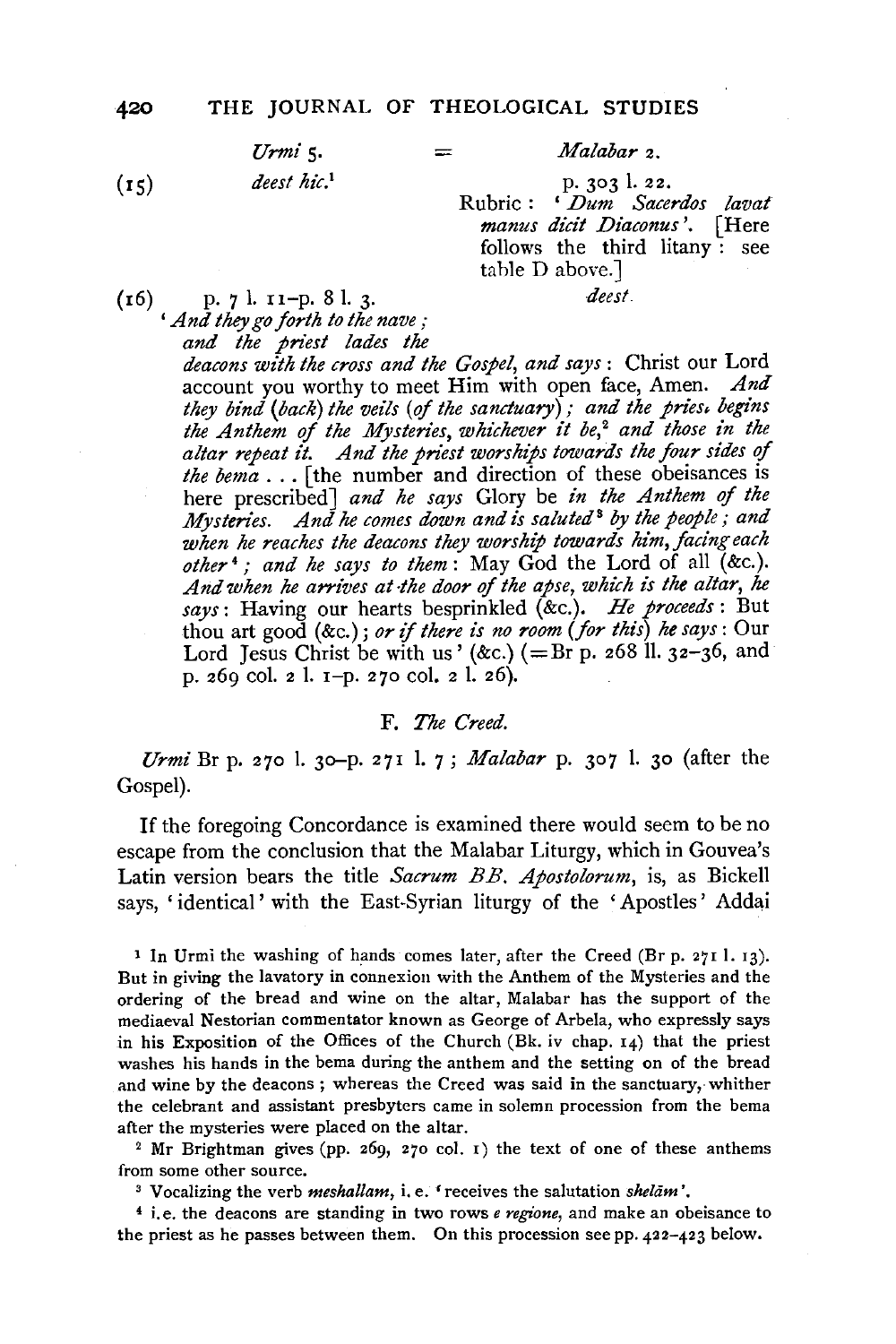.and Mari. In only two points can the differences be regarded as amounting to more than mere 'variants': (1) as regards the presence in ' Malabar' of a formula of Institution, which is not found in the manuscripts of 'Addai and Mari'. This matter will be discussed in another Note, and may be dismissed altogether from the present one. (2) in Section II, where the Malabar has an entirely different order. On this latter point a few remarks are offered here.

As regards the order in Section II, what has been done in ' Malabar' (if it can be said to have been ' done ' and not simply to . ' be ') is this : the rite of setting the bread and wine on the altar has, in the text, been placed between the second and third litanies (see table B), but it is directed by a rubric to be performed *while* the deacon is saying the first and second litanies ; and then the whole passage beginning with the first litany and ending with the expulsion of catechumens (i.e. subsections B, E, C, D) has been placed *before,* instead of *after,* the readings of the Scripture.

As we have seen, the Urmi text has the order: Lections, Litanies, Expulsions, Setting mysteries on the altar, Creed. That this is a traditional East-Syrian order is seen, for the last three items, by consulting Narsai's metrical commentary.<sup>1</sup> Further, the above order for all five items is supported not only by the commentator known as George of Arbela<sup>2</sup> (not later than saec. xii), but also by the earlier mediaeval commentator Abraham Bar Lipheh.3

Are we then to ascribe the different order in ' Malabar ' here to the work of Menezes? In other words, are we to suppose that, having the 'Urmi' order before him in the liturgy he was revising, he altered a point of agreement with the Roman Mass into one of marked disagreement, viz. by directing that the bread and wine should be set on the altar before the reading of the Scriptures instead of after it ? There is nothing to suggest that he did any such thing, and good *prima facie* ground for supposing that he would not have had recourse to a gratuitous reform by de-Romanizing (if the term may be permitted) the rite before him in this particular point. Moreover, the Malabar text in its revised form directs that the chalice be mixed before it is placed upon the altar: another non-Roman feature.<sup>4</sup> Further, if for the moment

<sup>1</sup>*The Liturgical Homilies of Narsai* (Cambridge *Texts and Studies VIlli)* pp. 2-5. 2 In his *Expositio Officiorum Ecclesiae* (in the *Corpus scnptorum christianomm orientalium)* Jib. iv capp. 5-17. Vol. i of this work, containing books i-iii, has already appeared (Syr. text, 1911; Latin trans., 1912), also the Syriac text of vol. ii, containing books iv-vii (1913).

<sup>3</sup> In his *Interpretatio Officiorum*. The Syriac text of this commentary is now in print at the end of vol. ii of the work mentioned in the previous note. Bar Lipheh is often quoted in the commentary of ' George of Arbela'.

• At a Roman high Mass both the bread and the wine are brought up and set on the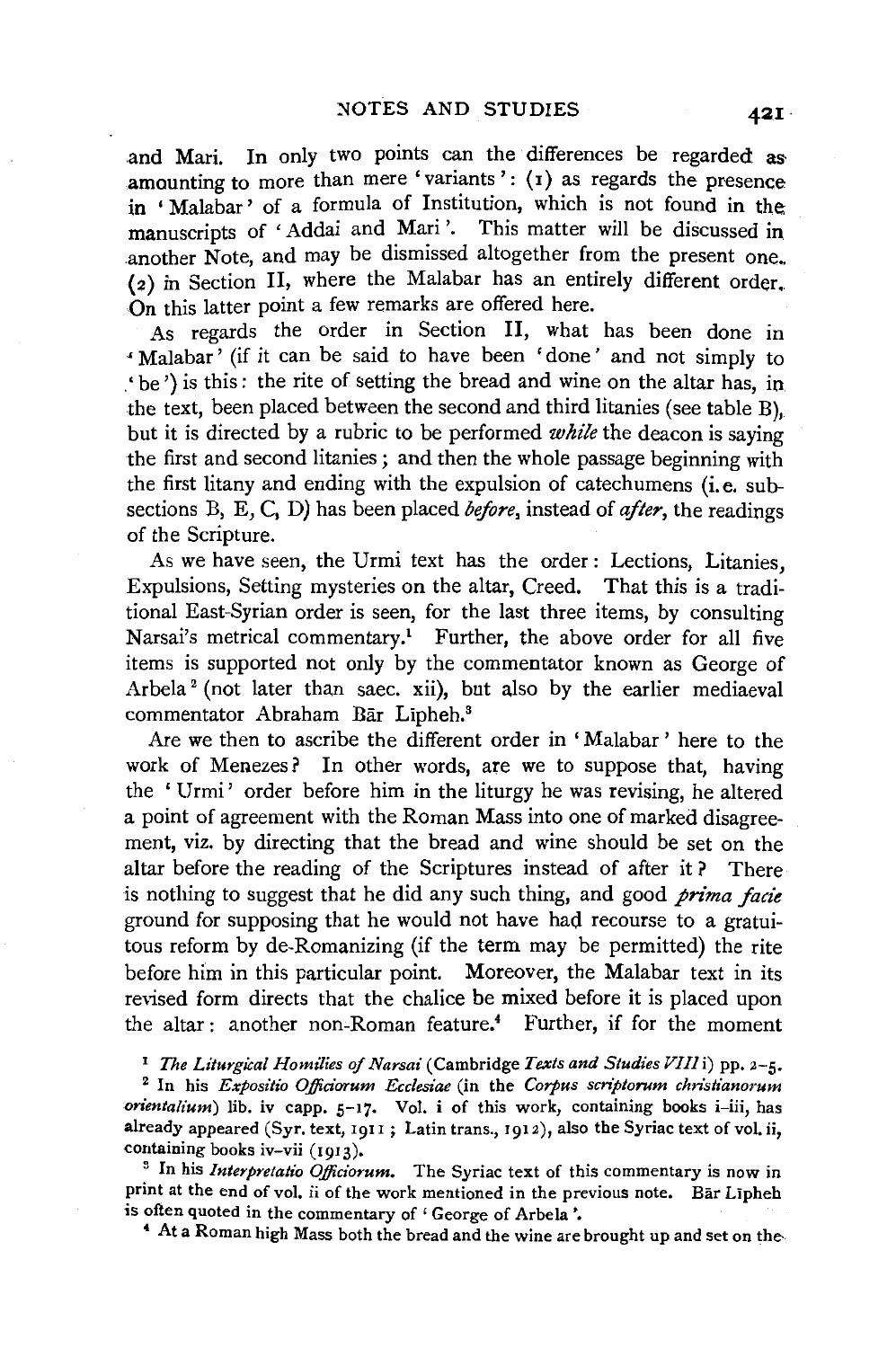# **422 THE JOURNAL** OF THEOLOGICAL STUDIES

we leave aside the question of the Institution and its place in the anaphora, which will be discussed in a subsequent Note, it is plain from the above Concordance of the Urmi and Malabar texts that nowhere else in the liturgy do the revisers manifest any desire to interfere with the order of the text they are dealing with : the purpose of their corrections is everywhere doctrinal, even where they introduce words from the Roman Missal.' In view of this there is no good reason for doubting the *bona fides* of the revisers when, in the Acts of the Synod (Raulin, p. 146), they declare their intention of preserving the old rite as far as possible unaltered : ' utque antiquus ritus, quantum patitur fidei sinceritas, ac doctrinae puritas, servetur.' Certainly for the change of order in Section II it is difficult to see what motive touching 'faith and doctrine' can be alleged. But in fact it is noticeable that Dr Neale and others, in charging Menezes with having tampered with the order of the old rite, nowhere adduce this Section II as an example : though here is the one case in which there is a material difference as to order between the Malabar and the Urmi text of 'Addai and Mari'.

There is just one other remark to be made as to the order of events in Section II. It is this: that even (late) East-Syrian MSS are not consistent in this matter. Thus Badger's text so far agrees with the Malabar against the Urmi order, that it gives the rite of setting the bread and wine on the altar in connexion with the litanies, and *before* the expulsion of catechumens ; whereas the Urmi text places it *after*  the expulsions, and apart from the litanies. If Menezes was responsible for the Malabar order here, it is curious that he should have hit upon this point of agreement with some current East-Syrian texts.

At this point may be noticed a matter not concerned with the question of order. No. (16) of table E (of Section II) shews a rubric in the Urmi edition which, as it stands there, does not seem very intelligible. Immediately after the bread and wine have been set on the altar the priest is referred to as being in the ' bema', then as 'coming down ', and finally as arriving ' at the door of the apse, or altar'. I do not know how far this may be understood by the modern Nestorian Christians who use the liturgy of Addai and Mari, or by those

altar after the Gospel, or after the Creed (following the Gospel) when this is said ; and the mixing of the chalice then takes place on the altar itself. In a low Mass the empty chalice and the paten with the host upon it are placed on the altar before the Mass begins ; but the wine and water are poured into the chalice after the Gospel (or the Creed), as at high Mass.

<sup>1</sup>This only occurs in the Creed, the Institution, and a response of the people to which the words 'et omnibus orthodoxis, atque catholicae et apostolicae fidei cultoribus' are added from the Roman prayer *Te igitur.* This response is no. (Io) of Section III.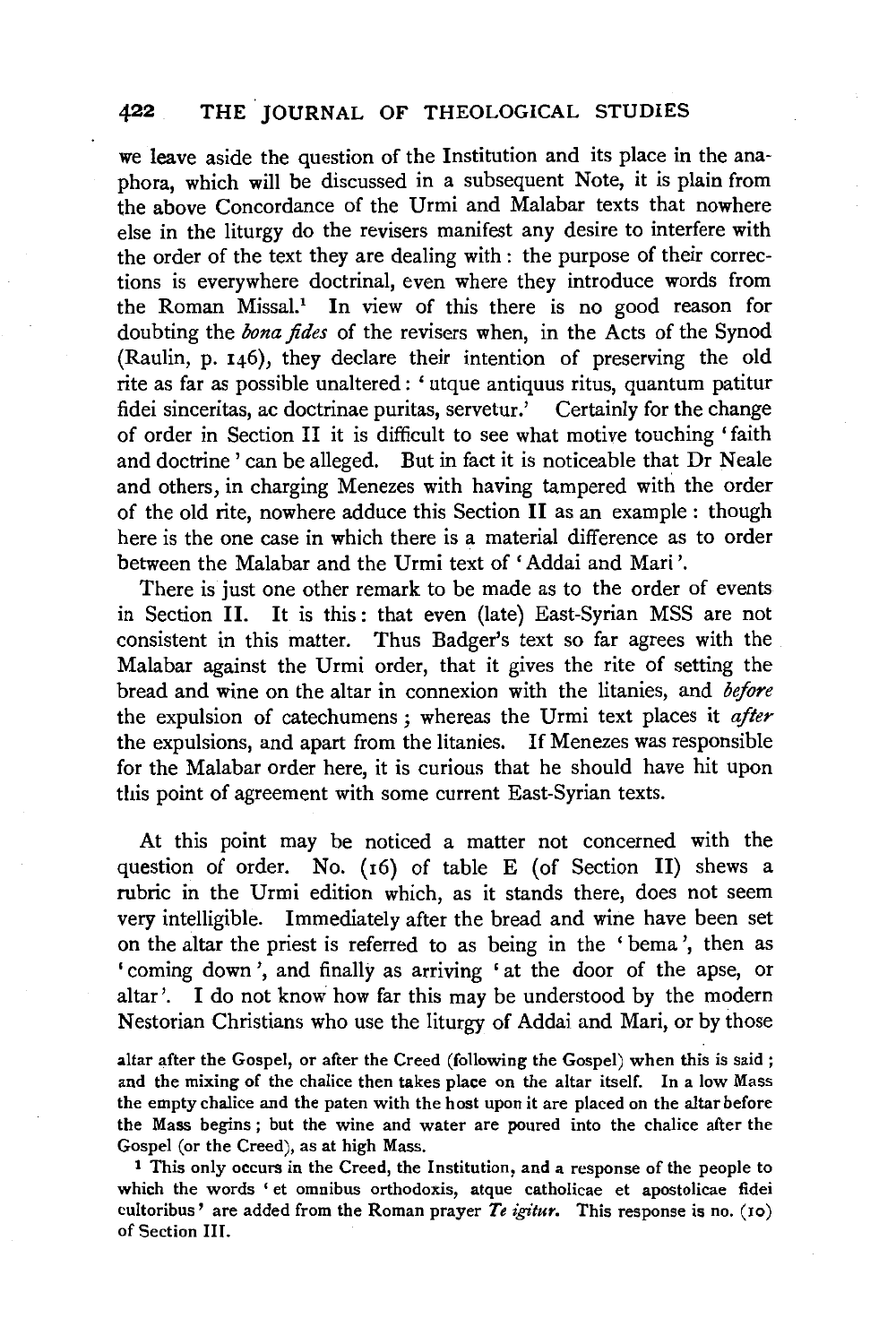who have had an opportunity of attending a celebration among them. In other words, I do not know whether the rubric in question represents anything in present use, or is now merely an unmeaning survival in the text from an obsolete practice. What was formerly done at this part of the service can be learned from the commentator known as George of Arbela. In bk. ii chap. 2 of his Exposition<sup>1</sup> he gives a detailed description of an East-Syrian, or Nestorian, church. At the east end stood the apse, sanctuary, or 'altar'. Outside this, and shut off from it by a partition (whether a solid wall or a perforated screen does not appear) and a curtained door, was an open platform called the  $q$ estr $\bar{\sigma}$ *mā* ( $\kappa$ a $\tau$ á $\sigma$ τρωμα), which was approached from the level of the nave floor by steps. 'In the midst of the nave ' was another spacious platform, called the 'bema'. This bema contained an altar, a throne for the bishop, two pulpits for the readers, and room enough for a considerable number of assistant presbyters. On the east side of the bema were steps leading up to it, and facing those of the *gestroma*. Between the bema and the *qestroma* was a passage connecting them. Now from the early chapters of bk. iv (dealing with the Liturgy) we learn that the whole of what was once the Mass of the Catechumens was conducted by the bishop from the bema in the middle of the church ; and it was not until after the mysteries had been set on the altar (which took place during the singing of the ' Anthem of the Mysteries ') that the bishop. accompanied by the whole body of clergy, marched in an imposing procession from the bema to the sanctuary. On arrival at the door of the sanctuary they began the Creed, which was then said aloud by the whole congregation.

At the end of the fifth century we find Narsai describing a similar procession, though he does not mention the bema : ' The priests now [sc. after the mysteries have been set on the altar] come in procession into the midst of the sanctuary, and stand there in great splendour and beauteous adornment'; and as soon as they reach the sanctuary the Creed is sung by all.<sup>2</sup>

Now the Malabar rite has not got this procession to the sanctuary; and there is no indication that any part of the service is to be conducted from the bema; nor is the bema itself mentioned. It seems a reasonable suggestion that the absence of this feature in the text as we have it is due to a difference in the construction of the Malabar churches, which led to the whole service being conducted from the sanctuary. Perhaps some one who has seen modern Nestorian churches at Urmi or in the neighbourhood will tell us whether they still keep the arrangement of the bema as described by 'George of Arbela'.

<sup>1</sup> See above, p. 421 note 2.  $2Qp$ , *cit.* pp. 4-5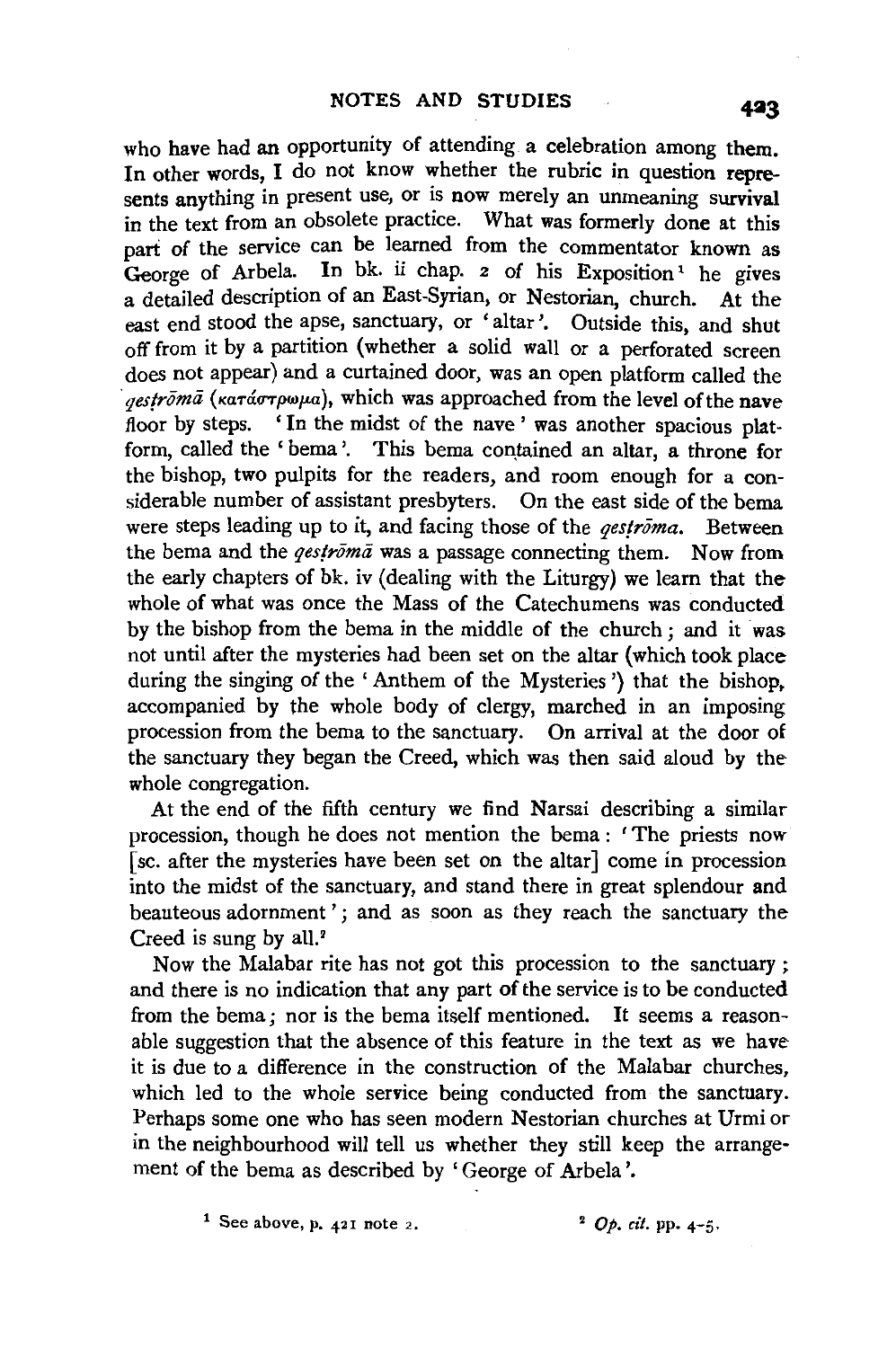# **424: THE JOURNAL** OF THEOLOGICAL STUDIES

As the ultimate purpose of this paper is to help towards a fuller understanding of the East-Syrian rite, of which the Malabar is one representative, it may be well to add here a few remarks that have no direct bearing on the inter-relation of the Malabar and Urmi texts. In a note to no.  $(15)$  of Section IV in the Concordance it was pointed out that two intercessory prayers coming shortly before the Invocation, and entitled *kushshāphā* in the Urmi text (in Brightman *cushāpa*), are only specimens of a whole class of such intercessory formulae ; the two in ' Malabar' differ from those in 'Urmi', but one of them is to be found in Renaudot (vol. ii p. 591). It is important for the study of the East-Syrian rite to observe that all prayers in the Urmi text which bear the title *kushshapha* are late additions, and no part of the traditional liturgy of Addai and Mari. The same of course applies to any corresponding prayers in 'Malabar' and in the texts of Renaudot and Badger in which the title *kushshapha* is not preserved by the editors. There is nothing suggestive of any of these prayers in Narsai, nor do the mediaeval commentators Bar Lipheh and the so-called George of Arbela anywhere employ the term *kushshapha* to describe a liturgical formula, or comment on any of the prayers thus designated in the Urmi text. Hence it is a mistake to suppose that the liturgy of Addai and Mari had, until quite late times, anything of the nature of a Great Intercession just before the Invocation of the Holy Spirit, as in the other Nestorian liturgies of Theodore and Nestorius. Nor can it any longer be said that the presence of an Intercession just before, instead of just after, the Invocation is a distinctively 'Persian', or East-Syrian, note.<sup>1</sup> When these *kushshapha* prayers are eliminated, the nearest thing to an Intercession in the East-Syrian rite is to be found in the deacon's address 'Pray ye for the memorial of our fathers the catholici' &c. (Br p. 271), and in the people's response after the diptychs ' And for all the catholici' &c. (Br p. 281): both items attested by Narsai.<sup>2</sup> The intercessory *kushshā*phas in the present 'Addai and Mari' were probably added in imitation of the Intercessions in 'Theodore' and 'Nestorius', and so passed on to 'Malabar'-just as we find in Narsai an elaborate Intercession, doubtless of his own composition, which he tells us was said by the priest 'imitating Mar Nestorius in his supplication'.<sup>3</sup> It is especially noteworthy that even the comparatively late writer 'George of Arbela' in his elaborate commentary says no word as to an Intercession before the Invocation: he treats the whole passage from the beginning of the Preface to the end of the Invocation as one prayer, which he calls

<sup>1</sup> I fell into both these errors in my Introduction to *The Liturgical Homilies of Narsai* (1909) pp. lxvii and lxix, for at that time I was not aware of the facts stated just above.

 $2$  *Op. cit.* pp. 6 and 10.  $3$  *Ibid.* p. 20.